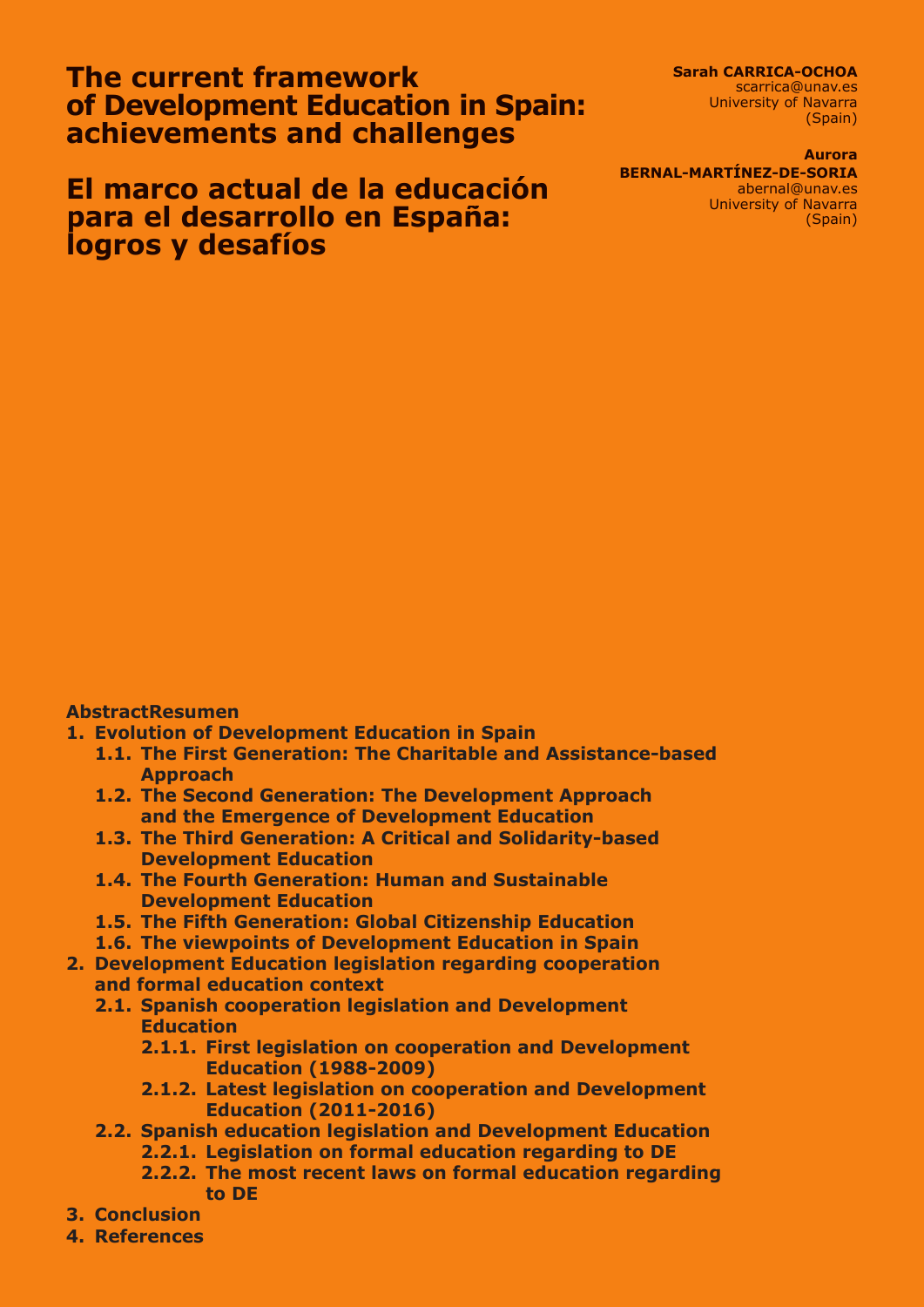# **The current framework of Development Education in Spain: achievements and challenges**

**El marco actual de la educación para el desarrollo en España: logros y desafíos**

**Sarah CARRICA-OCHOA** scarrica@unav.es

University of Navarra (Spain)

#### **Aurora BERNAL-MARTÍNEZ-DE-SORIA** abernal@unav.es University of Navarra

(Spain)

#### **Citar como/Cite as:**

Carrica-Ochoa, S. Bernal-Martínez-de-Soria, A. (2019). The current framework of Development Education in Spain: achievements and challenges. Iberoamerican Journal of Development Studies, vol. 8(1):164-185.

DOI: 10.26754/ojs\_ried/ijds.311

### **Abstract**

Development Education (DE) has been gaining its own identity in Spain. The practice started in the context of NGOD, a context in which not only is DE still actively present, but also one in which it exerts considerable influence. DE has been reclaiming its own space and rationale and managing to find its way into all the educational contexts. But for this process to continue there should be institutional support translated into legislation which promotes its implementation. In this article we shall first study the principal conceptualization of DE in Spain and give a brief historical overview. In the second part the major milestones of DE will be highlighted in both non-formal and formal contexts. Namely, we shall look in more detail at the legislation which has enabled progress for DE. **Keywords:** Development Education, international cooperation, global citizenship, NGOD.

#### **Resumen**

La Educación para el Desarrollo (ED) ha ido adquiriendo su propia identidad en España. La práctica comenzó en el contexto de la NGOD, un contexto en el que no solo la ED todavía se halla presente activamente, sino que también ejerce una influencia considerable. La DE ha recuperado su propio espacio y razón de ser y ha logrado encontrar su camino en todos los contextos educativos. Pero, para que dicho proceso continúe, debe existir un apoyo institucional traducido en una legislación que promueva su implementación. En este artículo, primero estudiaremos la conceptualización principal de la DE en España y desarrollaremos una breve reseña histórica. En la segunda parte, los principales hitos de la DE se destacarán en contextos no formales y formales; esto es, veremos con más detalle la legislación que ha permitido el progreso de la DE.

**Palabras clave:** educación para el desarrollo, cooperación internacional, ciudadanía global, NGOD.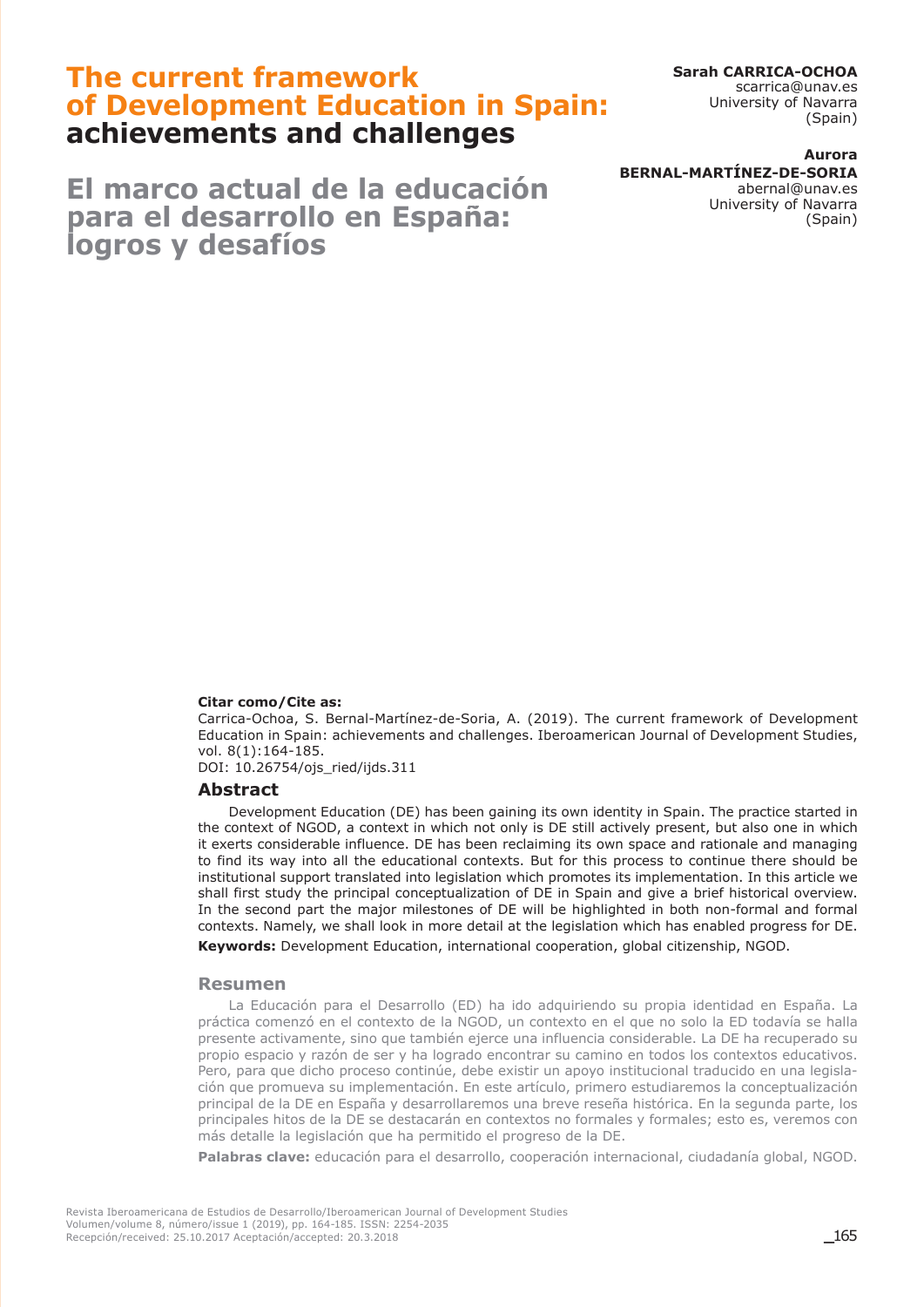## **1 Evolution of Development Education in Spain**

The trajectory of Development Education (DE from now onwards) in Spain looks like that of other countries but a decade later (Freire 1970, UNESCO 1974, Lissner 1977), although it is concentrated in the time frame from 1986 to the present. The name which has been used in Spain to refer to this concept has always been «Development Education», although its meaning has varied and therefore different types of education or adjectives of education have been associated with DE.

DE's origins are closely to international cooperation, which is understandable given that the debate over development has been one of the central themes of DE in Spain (Celorio & López de Munain 2007). The relationship which is associated with these two agents, education and cooperation, is so close that the Spanish Coordinator of NGOD (Coordinadora de ONGD España, Congde from now onwards) defines them as two complementary terms that are central to the process of changing the present model which characterizes international relations (Congde 2004).

The ED arises with the need to overcome charitable actions of cooperation from the north to the south. It becomes necessary to reflect on our responsibility in the world situation. Then, it is proposed as an education from the North to the North, but with a global mentality, bearing in minds the repercussions, situation and future of the South. And it is precisely this North-South vision which has marked the changes in the understanding of DE. One of the most important DE texts published in Spain is authored by Manuela Mesa (2011). As she points out, initially four generations of DE were put forward, using the proposal made by Korten (1987) of the three generations of NGOD and later drafts (Korten 1990, Ortega 1994, Senillosa 1998). These reflections, which center principally on NGDOs and their role in development, provide interesting elements to define a specific model to organize the practice of DE. The classification model was refined, including new elements and the study carried out for the Directorate General for Volunteering in Madrid (Mesa 2000) presented a Fifth Generation Model, which was subsequently used as the benchmark in the Master Plan for Cooperation 2009-2012 and in the Strategy for Development Education for Spain (2009). Given the acceptance and representational value of the studies carried out by Manuela Mesa, Director of the Education and Research Centre for Peace (CEIPAZ in Spanish), in the Spanish official documents, especially with respect to the stages of DE, this article makes use of the same classification.

The five generations which Manuela Mesa (2000) identifies are:

*a)* First Generation: The Charitable and Assistance-based Approach.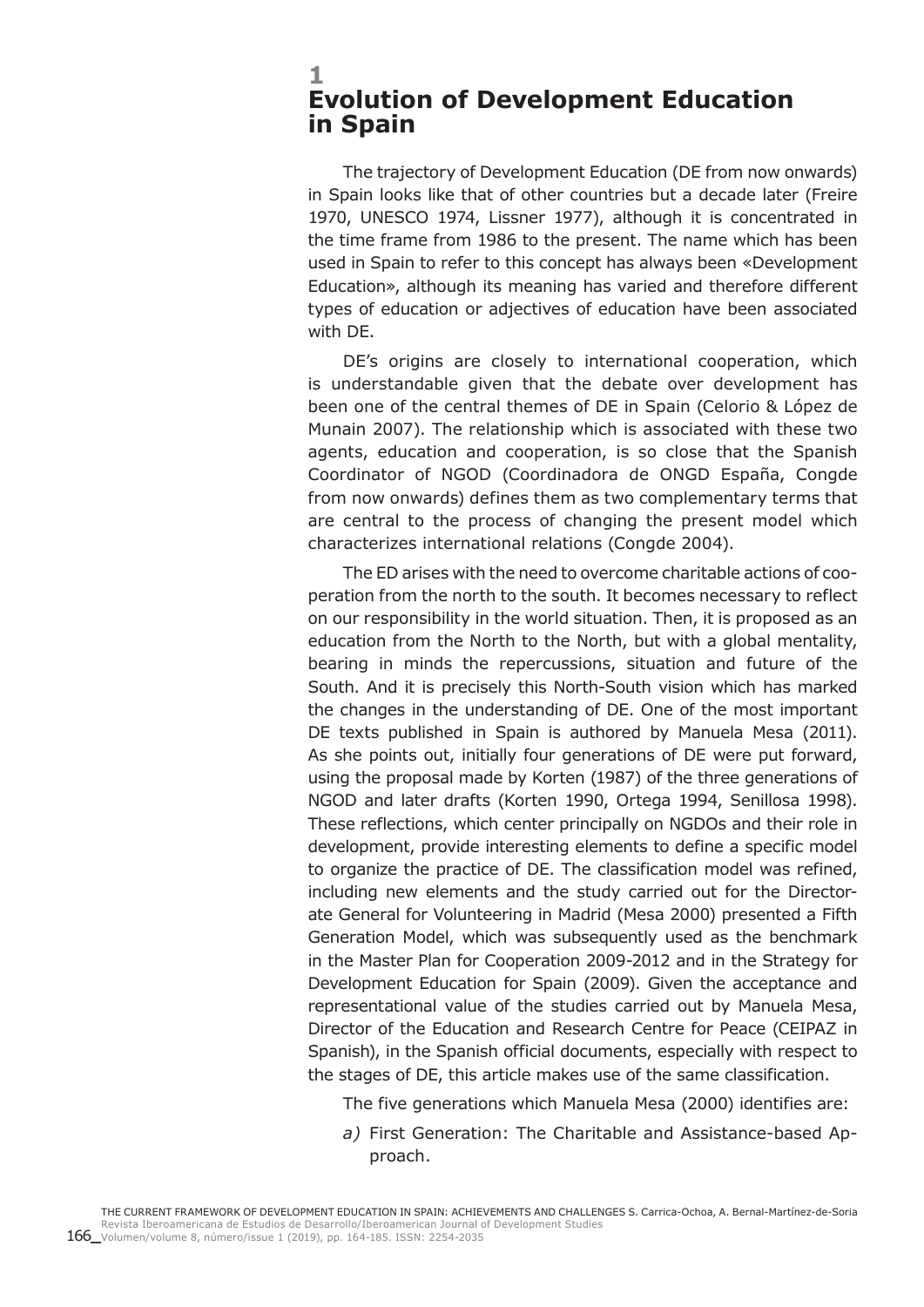- *b)* The Second Generation: The Development Approach and the Emergence of Development Education.
- *c)* The Third Generation: A Critical and Solidarity-based Development Education.
- *d)* The Fourth Generation: Human and Sustainable Development Education.
- *e)* The Fifth Generation: Global Citizenship Education.

By simply taking note of the names of the generations, one can see the huge evolution which the topic has undergone: from a focus on charity, passing through solidarity, to global citizenship. In this evolution, from the 1950s, the different prominent milestones and historical events in the international and European context, of course, have influenced the different changes of focus.

# **1.1. The First Generation: The Charitable and Assistance-based Approach**

Although it is still not possible to speak of DE as such, the precursors of DE started in 1950s and in a confessional context. At the time the concept of development as such was not used, but rather one spoke about economic progress, which was identified with progress in science and technology and was based on the indicator of income per person. Namely, industrialization was the lynchpin of progress in society, and those which did not know about or follow this model were considered backward. Underdevelopment was understood as the result of backwardness, which was associated with famine, disasters, and scarcity of resources (Mesa 2001). The citizenship of the South was considered as object and not subject, a passive agent waiting for a solution which always comes from the North. Awareness was centered on the consequences of poverty, without analyzing the causes (Celorio & López de Munain 2007). Cooperation was therefore understood as assistentialism. And the practices, activities carried out, tended to have a short timeframe, and the main aim of collecting funds to finance emergency assistance —using campaigns with damaging stereotypical images rather than aiming for a commitment to social justice (Mesa 2001). Therefore, DE embodied at this time, a vision which corresponded with a charity-based, dependency-oriented understanding of development.

## **1.2. The Second Generation: The Development Approach and the Emergence of Development Education**

The Second Generation took place in the 1960s and 1970s, under the focus of structuralism and the creation of the international system of Development Education; the role of the NGOD changes from one of specific actions to the carrying out of projects. Cooperation is now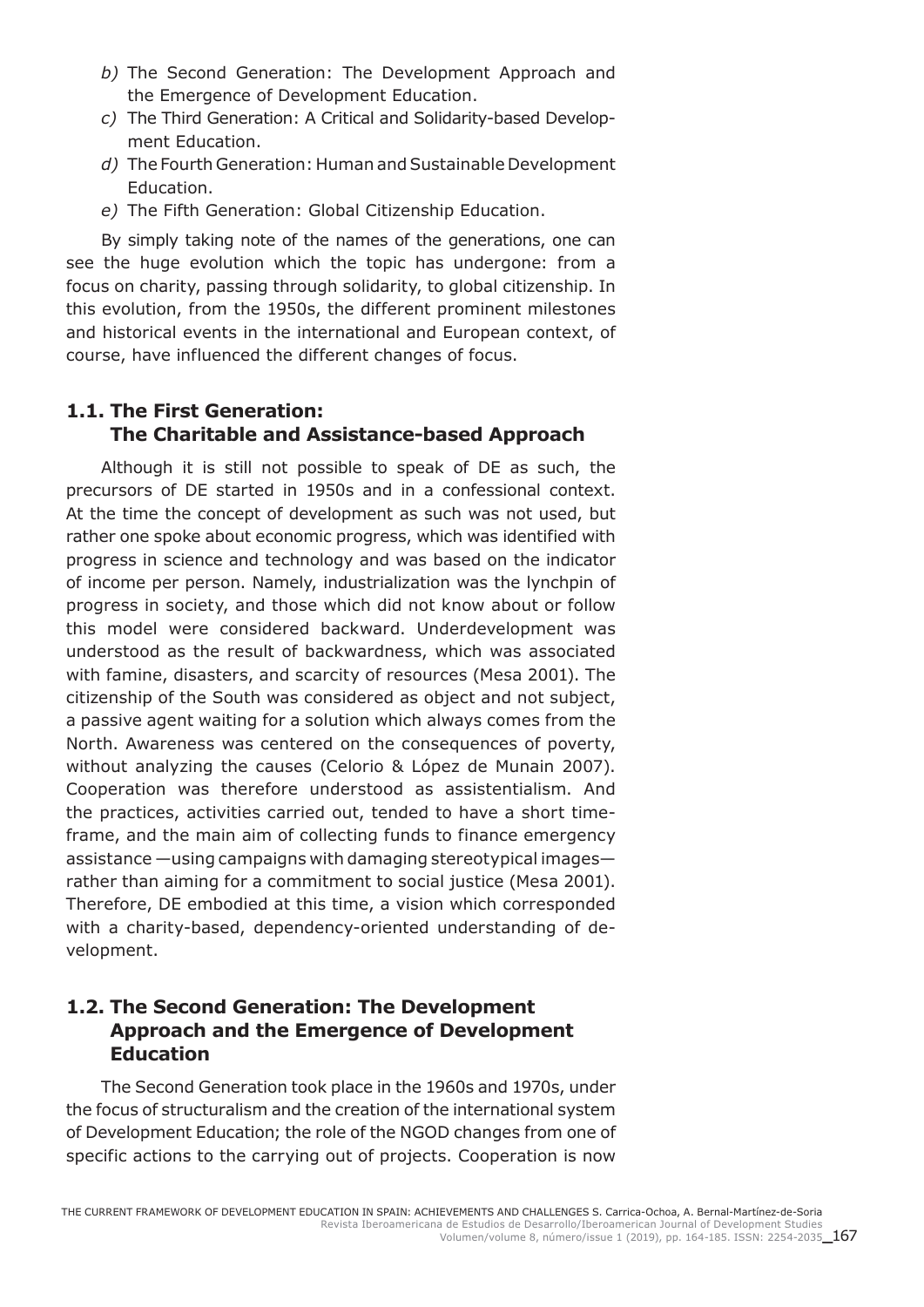understood as «an activity through which help is given to those who want to help themselves» (Boni & Pérez-Foguet 2007, p. 86). Namely, the perception of the South is dignified, even though the problem of poverty continues without its causes questioned or analyzed. Therefore, the North does not acknowledge whether it has any role or not in creating or sustaining this poverty. The message continues to be Eurocentric and developmentalist without questioning the dominant model. The actions of cooperation continue to focus on fund-raising for different projects, without considering the overall circumstances which have produced inequality and poverty in the first place. From this, emerges the Official Aid for Development (AOD), which consists of large programs of external help destined for industrial development and economic growth (Congde 2014). This stage is later characterized by the unconditional assumption of development as industrialization (Celorio & López de Munain 2007).

## **1.3. The Third Generation: A Critical and Solidarity-based Development Education**

As from the Third Generation, in the 1970s and 1980s, the notion of development as economic aid is put to one side, and more relevance is given to the educational factor, among others. Furthermore, emerge movements for social justice (Congde 2014). Two messages become intertwined in this generation:

One more closely associated with awareness raising, which ties poverty to the lack of technological and financial resources and, therefore, insists on the collecting of funds as the final objective; and the other, which characterizes DE and its will to explain the causes of inequality, which aims to make the public of the North aware and encourages it to collaborate in actions of complaint or cooperation to break the dependence<sup>1</sup> (Argibay  $\&$ Celorio 2005, p. 20).

There is a series of events which fostered this Third Generation: the Declaration of the New International Economic Order; the social turnaround of the theories of development; the appearance of the theories of dependence; the introduction of the idea of global reform; the influence of pedagogical renewal movements such as those promoted by Ivan Illich or Paulo Freire; the appearance of new players in the field of development cooperation such as the committees for solidarity, research centers, critical development NGDOs and international organizations; and the recommendation made by UNESCO in 1974 which urged member states to promote education on «world issues» (Mesa 2000, Boni & Pérez-Foguet 2007).

- 1 Quotation translated by the author.
- 2 Spanish acronym of Women in Conflict Zones.

In conclusion, the Third Generation creates a vision centered on solidarity and justice, with an understanding which is more critical of the structural causes of poverty ( $MZC<sup>2</sup>$  2010).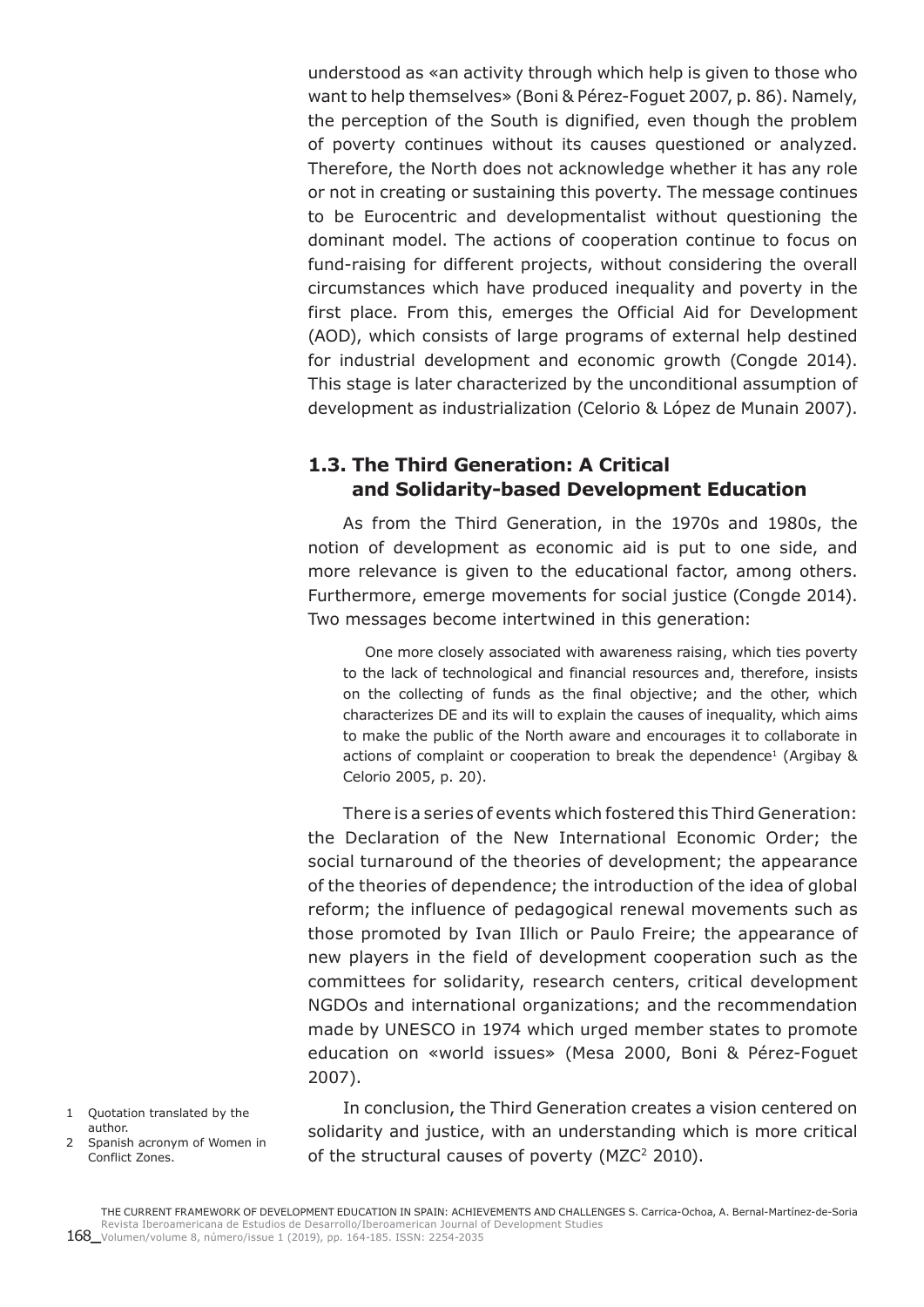## **1.4. The Fourth Generation: Human and Sustainable Development Education**

Mesa places the Fourth Generation between the 1980s and 1990s. It is characterized by a critical-solidarity model which denounces the politics of the North and the commitment with the South. The new situations which arise from political, technological and environmental changes, which shook the decades of the 1980s and 1990s, illustrate a new concept of development with repercussions for the concepts of DE.

In the Fourth Generation the vision of development as human development is assimilated and the need for sustainability is highlighted. There was a greater consideration of the needs of future generations and more debate on inequality, exclusion and human rights (MZC 2010). And so, from this period emerges the focus on Education for Sustainable Development; although this centers on the responsibility to save the environment, sustainability refers to topics related to awareness raising to promote development and social, political and educational conditions for future generations (Huckle 2012). Cultural diversity, gender issues, peace and human rights (a process forged from the 1960s), migration, the environment and conflict are topics which are incorporated into DE and which characterize this fourth focus.

This period and the new DE focus were translated into establishing new challenges, as much conceptual, as organizational and methodological. With respect to the contents of this stage of DE, there are some dimensions of special importance and which incorporate a more global perspective of development: the development crisis, armed conflicts and the affirmation of peace, democracy and human rights (Mesa 2011).

Then DE has learned how to increase its agenda to create a better understanding of global interdependence and the structural nexus between North and South, between daily life and the «macro» questions. Interdependence —which was a central concept of the North-South campaign of the Council of Europe in 1988— and human development and sustainability would be key concerns of this generation. There was already a strong critique of the model of Western development with debates on the limits of growth and environmental cost. Poverty was understood as a global problem amid a new discourse which argued that the North, as much as the South, is responsible for global problems. Globalization which begins to weaken the notion of the state and the emergence of the World Social Forums, such as the United Nations Development Program (UNDP), contribute to development discourse in this period.

All these new challenges require an adaptation by means of a response which is carried out via two routes: on the one hand, DE enters the political field (Sierra 1997) and, on the other hand, it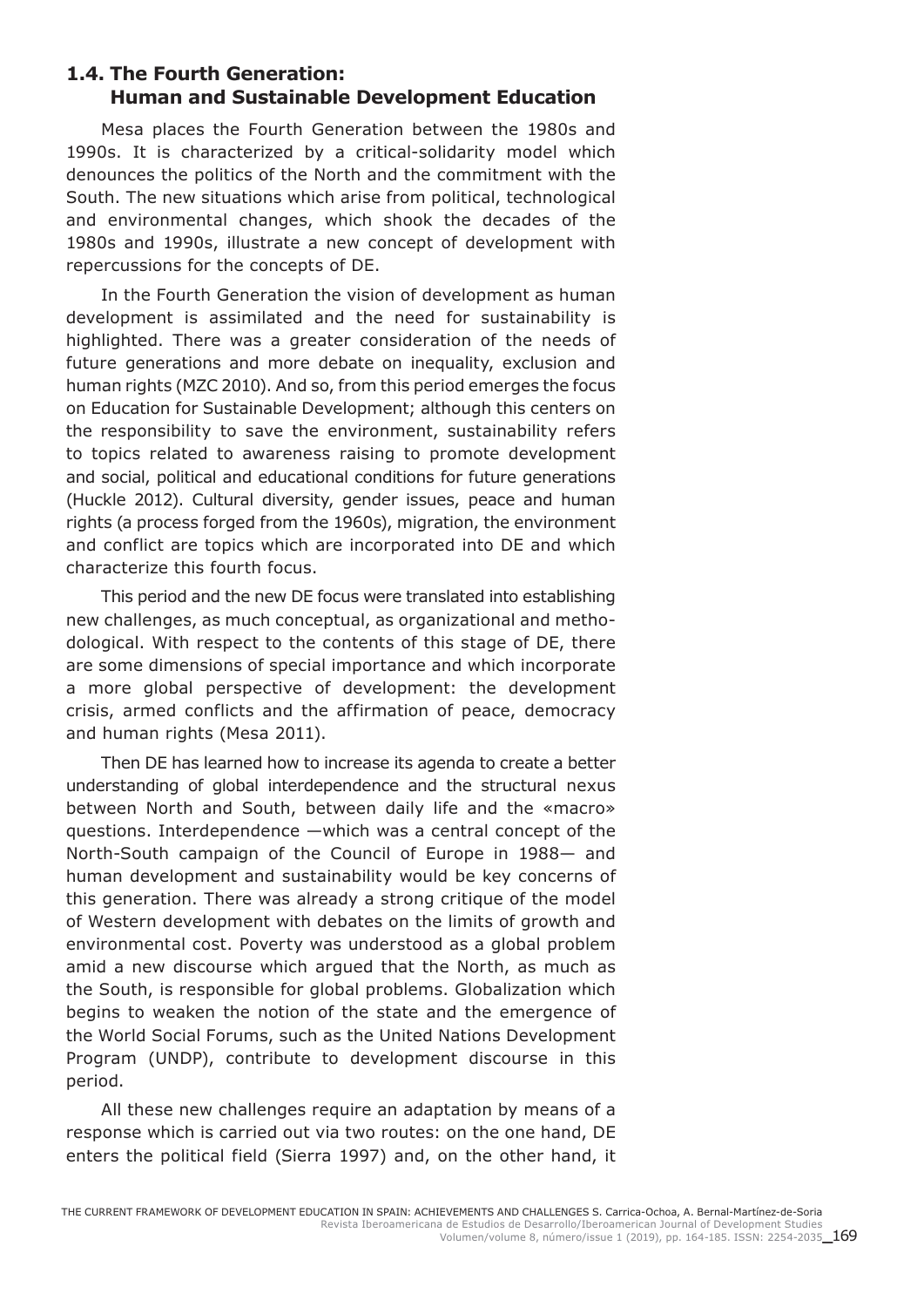merges with other educational proposals, gathering and integrating discourses, viewpoints and contents from other experiences.

## **1.5. The Fifth Generation: Global Citizenship Education**

The Fifth Generation aims to highlight education for global citizenship, human rights and the development of skills. The key concept of this generation is that of global citizenship. Namely, not only is it an education which shows that another world is possible and how but also an education which aims to encourage the participation of citizens and individual commitment to human development at a local level but with a global focus (Orduna 2000) seeking coherent local answers to global challenges. From the beginning of the 1990s, changes in international relations have required adjustments to DE. Globalization is presented as unjust in the legal, economic and social context and the perception of the planet changes. Inequalities with respect to economic growth and, unquestionably, social inequalities are on the rise.

Evidence of injustices, clearly seen a result of a global view of the planet, means that in these years DE becomes more critical than ever demanding a deep qualitative change in the actions of development cooperation —that is to say, presenting the need to reorder objectives, contents, methods, resources and results and a greater presence in society. With this last point in mind, DE emphasizes its priority to engage with citizens and to encourage active and critical citizen participation.

Argibay and Celorio (2005) state that, in response to economic globalization which creates inequality, DE seeks to promote the globalization of solidarity. This perspective allows the development of the concept of a universal citizenship and reaffirms the belonging to a world society in which one can put into practice the freedom of movement and where each person is guaranteed human rights. In 1990, the same year in which globalization was first mentioned (Beck 1999, Robertson 1992), the first report of the Human Development Report was also published, bolstered by the United Nations Development Program (PNUD 1990).

Nonetheless, this fifth stage of DE has as its central axis social justice and aims to raise awareness, giving as its main objective the fight against exclusion and poverty. Development is understood as the interdependence of all the sectors and countries, in such a way that it seeks to connect peoples and nations. To this end, there emerges a series of corresponding social, economic, political and cultural movements; the Millennium Development Goals (2000) act as a guide for these actions.

In this stage there is a more critical understanding of development and globalization and a call to the networks to create new types of global citizenship (MZC 2010). Therefore, DE in the 1990s is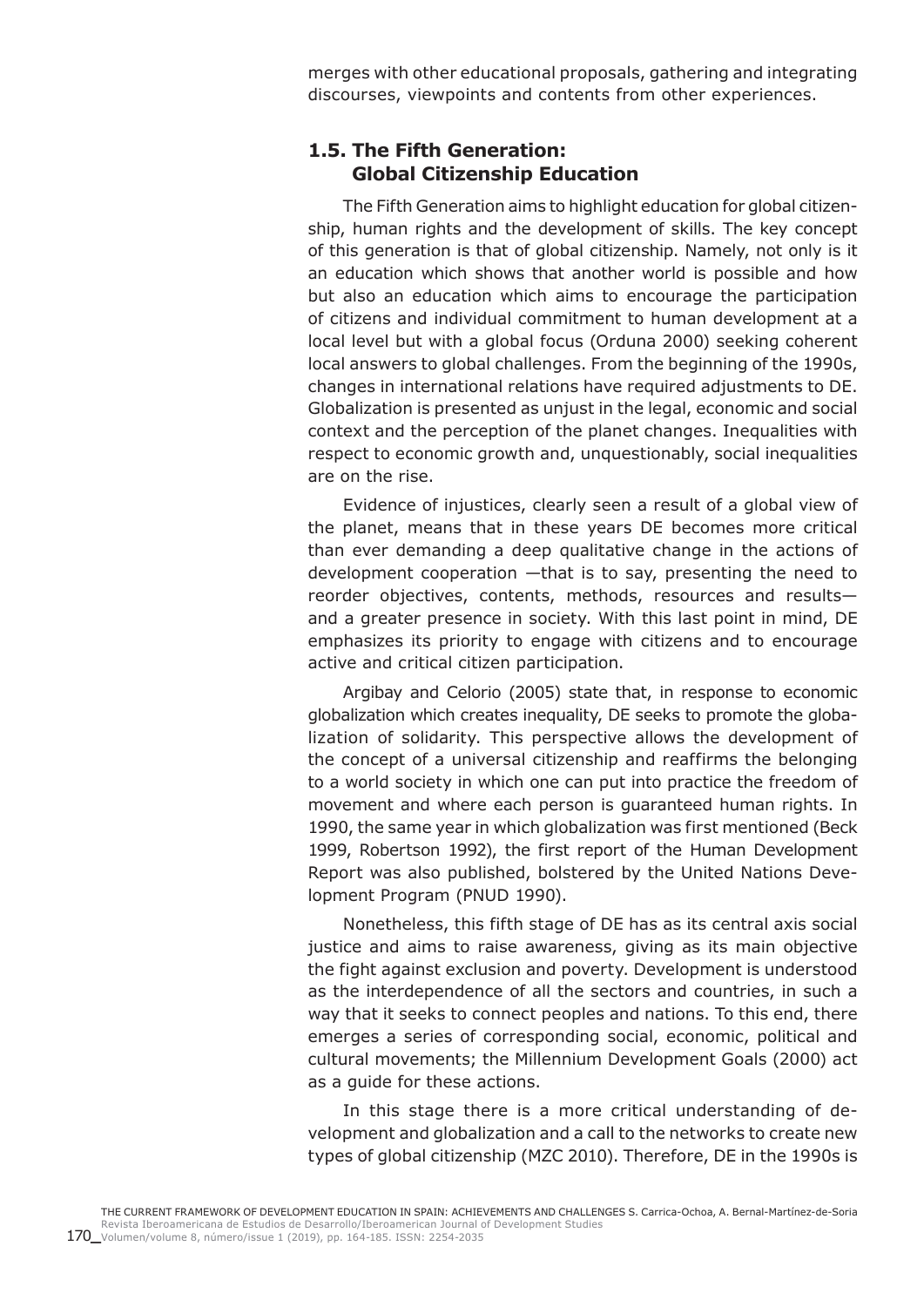an education for global citizenship (Mesa 2001), an education which promotes a critical conscience of the model of globalization and a relationship between justice, equality and global citizenship. There is a movement towards a discourse of interdependence, seeking forms of action which move from «protest to proposal» (Mesa 2001, p. 39).

In this generation there predominates a viewpoint which accentuates a greater attention to conscience, and action for social change instead of centering on the processes of learning and critical understanding as is highlighted in definitions of other countries such as the United Kingdom (Brown 2013).

To sum up, some of the most important features of DE in the Fifth Generation in Spain are:

- 1. The person is the center of the educational practice and the protagonist of the teaching-learning processes, for which reason DE maintains as an objective —among others— to support citizens in collective and transformative action.
- 2. Interculturality is considered as a framework of learning and cultural change.
- 3. Social justice, cooperation, equality and human rights are values for a new social ethics which need to be taught and learned.
- 4. Awareness —following Freire— is seen as an educational and emancipation tool, as the process which allows one to understand reality and the individual abilities to act for oneself.
- 5. A global citizenship is perceived as an educational context because education is only meaningful from a wide and global viewpoint (Martínez 2013).

## **1.6. The viewpoints of Development Education in Spain**

The Fifth Generation Model in the conceptualization of DE shows that there is no single and exclusive definition of DE. The variations depend on the meaning which is attributed to the words *development* and *education,* and to the context and time in which they are framed. The five stages or generations which Mesa describes are defined according to the progress made in different approaches, contents and practices of both concepts. These approaches coexist in time, despite each one arises in a specific time and therefore has its own characteristics. For this reason, it is impossible to pinpoint when exactly each stage finishes as it can even be said today that there are apices of these which continue to coexist in the practical implementation of DE. And so, one can find aspects of awareness raising and fundraising appearing together which are characteristics of the First Generation, which Mesa describes, together with the reflection and awareness raising which are features of the Fifth and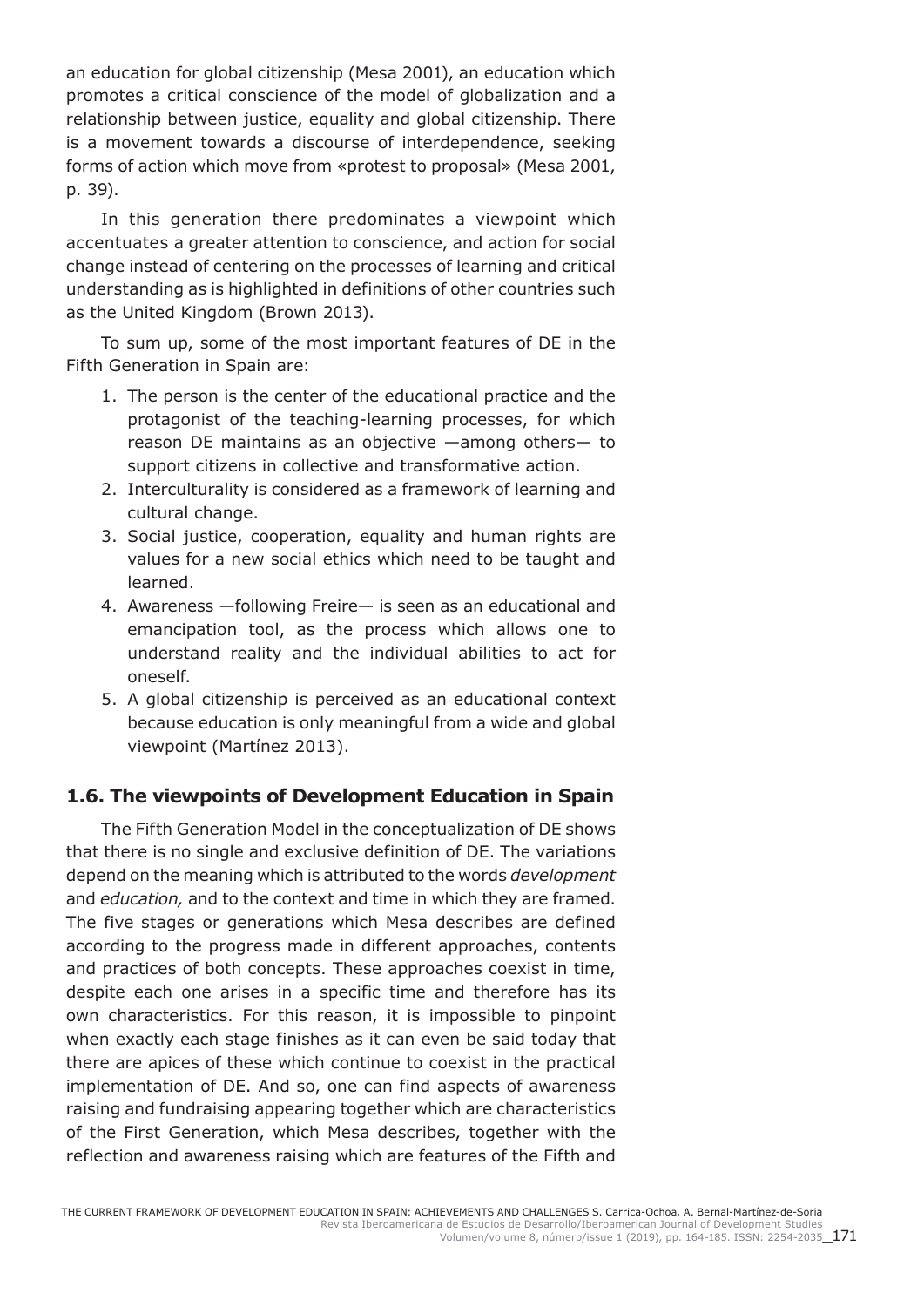last generation. Rather than ending a stage to begin another, each is maintained and improved upon.

Meanwhile, the definitions themselves have changed with each stage. Today, it is understood that DE is a dynamic process, which generates and requires reflection, analysis and critical thought on the topics of development and North-South relations, and is centered on the pedagogical process, which combines cognitive capacities with the acquisition of values and attitudes, oriented towards the construction of a just world, in which all persons can share access to power and resources (Mesa 2011).

The difference in the conceptualization of DE over the five generations is clear, even though this may be more so from the Third Generation onwards. Having compared what is currently meant by DE with the different concepts seen throughout the generations, we believe that only from the third onwards is there an open and conscious positioning with respect to North-South aid. Previously, this positioning was not presented and, from the Third Generation onwards, some sectors which worked with this type of aid, in not inconsiderable numbers, began to face this discourse —thanks, in great measure, to the movements found in the beneficiary countries— creating a new concept of aid. And so, one can speak of two stages of the implementation of DE: the first stage implies the background of what we understand and implement today as DE; the second encompasses the evolution of DE itself. These stages are in turn nourished by different viewpoints, which have marked the origin and the evolution of DE respectively. The classification would therefore be as follows in Table 1.

| First stage: background of DE                  |  |
|------------------------------------------------|--|
| a) Charity - Aid Focus                         |  |
| b) Structuralist Focus                         |  |
| Second stage: appearance and development of DE |  |
| c) Critical-Solidarity Focus                   |  |
| d) Sustainable Human Development Focus         |  |
| e) Global Citizenship Focus                    |  |

Origin and evolution of DE *Source:* compiled by author.

From the Second Generation onwards (the Third, Fourth and Fifth, which Mesa points out), one can observe that the common element is that the aid arises from a questioning of the political structures as a focus of the problem, generating new practices and techniques. In the case of the developments and new elements in the last three generations, at no time is the critical positioning abandoned, but new issues are added (environmental, migration and armed conflicts) as well as new movements (feminism and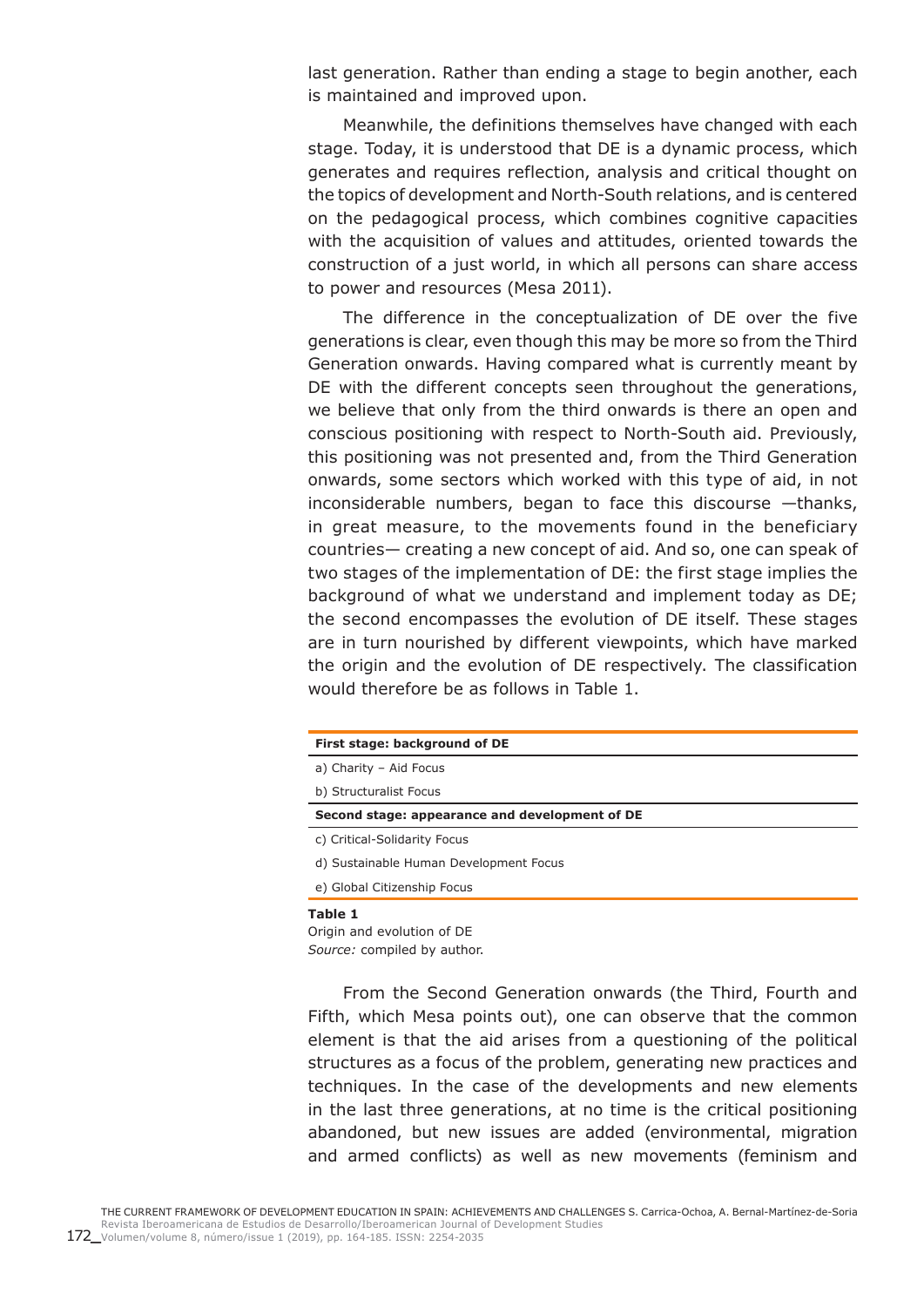environmentalism). All these mean, therefore, that what is understood by or the contents of DE also changes.

Furthermore, from the Second Generation onwards, much more significance begins to be given to the development within citizenship of certain values and attitudes in the interest of social justice. We have just seen how, within each approach, some attitudes predominate over others, but the common denominator is that in all of them they are present, which is not the case in the First and Second Generation, which Mesa points out. The predominant and distinctive values and attitudes of the concept of DE, which is found in each approach, reflects very well the vision of each period and «explains», reveals, what the practices are like. The predominant values of the second stage discussed here are (Congde 2004):

- *Third Generation:* critical and solidarity DE (solidarity, equality and justice).
- *Fourth Generation:* human development and sustainability focus (respect, tolerance and appreciation of diversity, and respect for the environment).
- *Fifth Generation:* global citizenship (meaning of global citizenship, equal rights and global responsibility).

Today and despite that the practice has still not completely reached the Fifth Generation, which Mesa proposed, there is a theoretical debate in Spain on the need to move towards a Sixth Generation. One of the strongest proponents of this change is the Institute for International Cooperation and Development Studies «Hegoa» and some of the reasons which are put forward to take the next step to another generation are:

- The need to be more conscious and critical of the model of globalization and its link to injustice, inequality and individualism.
- The awareness, that continued development based on neoliberalism is not sustainable whereas a sustainable development is necessary.
- The idea that we should not educate with the purpose of achieve an adaptation to economic or developmental globalization, but rather one should educate to create alternatives to development.
- A change of denomination: one should no longer continue speaking of Development Education, but rather one should adopt the term *Transformative or Emancipatory Education.*

Namely, that an alternative is being proposed, to abandon the idea of a DE situated in the context of cooperation and to propose an education for an Emancipatory Transition in society. Education is understood as a process in which the intervention practices of social transformation agents are intertwined, come together promoting cultural changes and new learning.

Those of us who work for the social sciences also have the responsibility of, based on theory and reflection, proposing to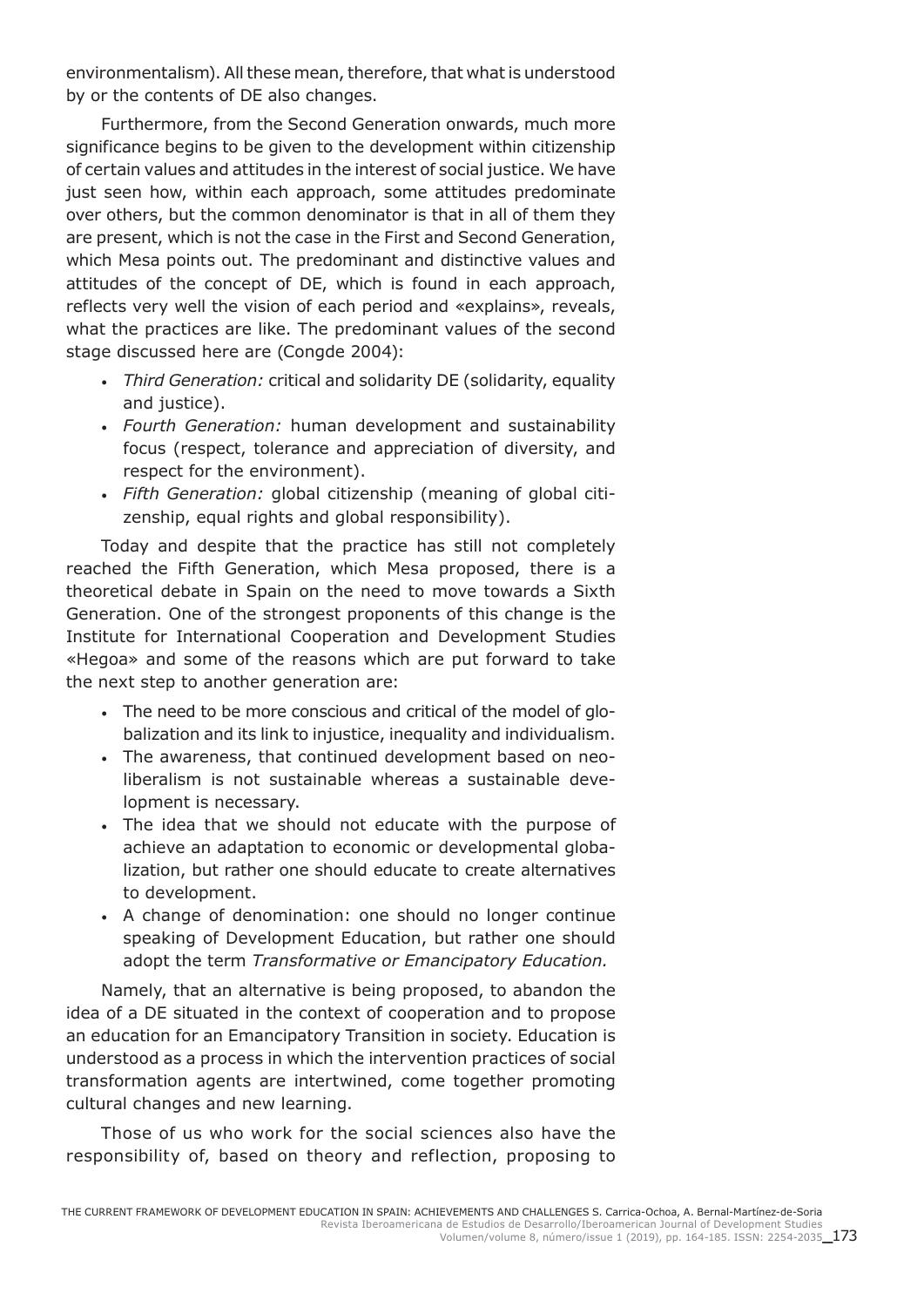the citizenry means and strategies of action. Not only it is necessary to continue looking for alternatives but it is also necessary to offer these to the citizenry. From the Hegoa institute is proclaimed this Sixth Generation through one should not look for an alternative *of* development but an alternative *to* development. But, as has been said, these ideas are debated and there are different opinions in this regard. From our point of view, it is more interesting or necessary to try to understand how we can work with DE in schools, rather than the change of the name and generational focus. It is considered more important to achieve in practice what is desired by all and on which there is a reasonable agreement, instead of continuing by the path of making dialectical progress in the theory, or at least, not to separate as much the theorization of educational and social reality. Furthermore, this approach can be excessively critical and negative with respect to the phenomena of development and globalization. However, the positive aspect of this debate is that we are now having a period of evaluation, an attempt to land on reality, considering and noting what has been done and in which direction we should continue to proceed.

# **2 Development Education legislation regarding cooperation and formal education context**

Spanish trajectory of DE has been concentrated in the period ranging from 1986 to the present, what is supposes a bit later than in other parts of Europe (1977 in United Kingdom and Denmark or 1977 in Belgium). Of note are the following regulations classified according to whether they belong to the legal framework of the Cooperation or Formal Education context. We shall start this section with the legal framework from the context of cooperation highlighting the following milestones.

## **2.1. Spanish cooperation legislation and Development Education**

### **2.1.1. First legislation on cooperation and Development Education (1988-2009)**

We shall start this section with the legal framework from the context of cooperation highlighting the following milestones:<sup>3</sup>

- 1. Creation of the Spanish Agency for International Development Cooperation (Aecid) in 1988.
- 2. A report on the objectives and general approach of the Spanish policies of cooperation and development aid (Congress of Deputies 1992).
- 3 The names of the documents are a translation of the author.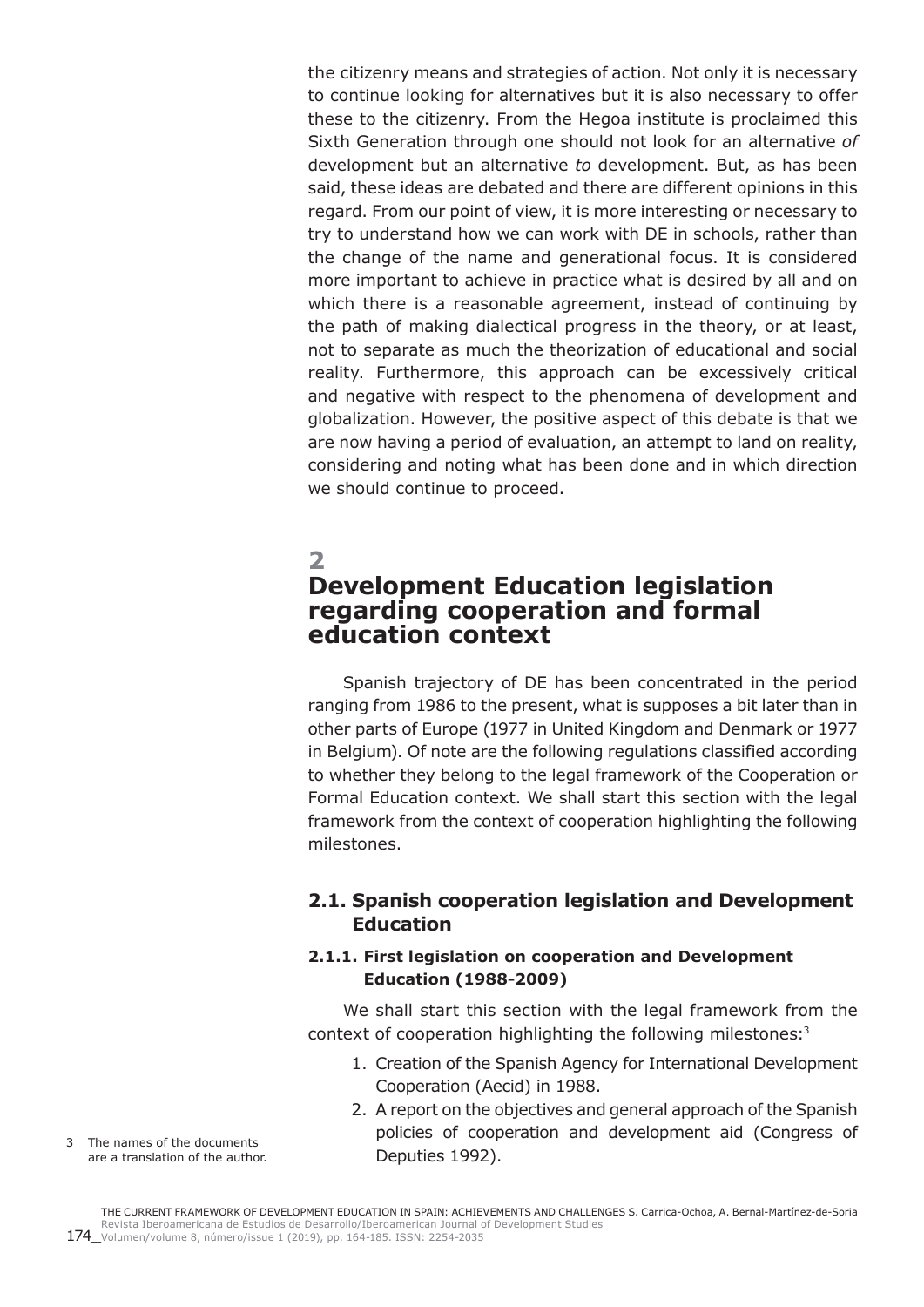- 3. A report on the presentation of the study of the Spanish politics of Development Cooperation (Senate of Spain 1994).
- 4. Spanish Law on Cooperation 23/1998 (LICD) (Government of Spain 1998).
- 5. I Master Plan for Spanish Cooperation 2001-2004 (Minister for Foreign Affairs and Cooperation 2001).
- 6. II Master Plan for Spanish Cooperation 2005-2008 (Minister for Foreign Affairs and Cooperation 2005).
- 7. I Spanish Coordination Strategy for Development Education (Ortega 2007).
- 8. III Master Plan for Spanish Cooperation 2009-2012 (Minister for Foreign Affairs and Cooperation 2009).
- 9. Action Plan for Development Education approved in 2011 (Minister of Education 2010).
- 10. IV Master Plan for Spanish Cooperation 2013-2016 (Minister for Foreign Affairs and Cooperation 2013).

We shall now analyze the concept of DE using these norms —not all shall be included, only the most pertinent— to understand how DE has been understood in Spain.

One of the first references to DE in the system of the Spanish Development Education context is found in the Spanish Law on Cooperation 23/1998 (LICD from now onwards), of July 7, and in the I Master Plan for Spanish Cooperation 2001-2004. The Law of International Development Education of July 7, 1998, in Article 9*d),* states that DE and social awareness raising are instruments through which the Spanish politics of international cooperation can be put into practice. And in Article 13 both instruments are defined as follows:

the set of actions which the Public Administrations develop, directly or in collaboration with non-governmental organizations for development, to promote activities which favor a better perception of society towards those problems which affect developing countries and which stimulate solidarity and active cooperation with these, by means of outreach campaigns, information services, training programs, support of initiatives in favor of fair trade and responsible consumption with regard to goods from developing countries (Art. 13 LICD).4

The practice of the agents of cooperation and the development of the regulation itself have concluded that DE is not only an instrument, given that there are many players which can intervene in the process and which are receptive subjects of this. Another reason for which we are not only before an instrument of Development Education, is that there are various dimensions which comprise the educational process (cognitive, procedural and attitudinal) and different spaces where these can be developed (formal, non-formal and informal). All of these have provided enormous richness to DE, although not without complexity, on the other hand, but which demand their own space and recognition as we have already highlighted in previous pages.

4 Quotation translated by the author.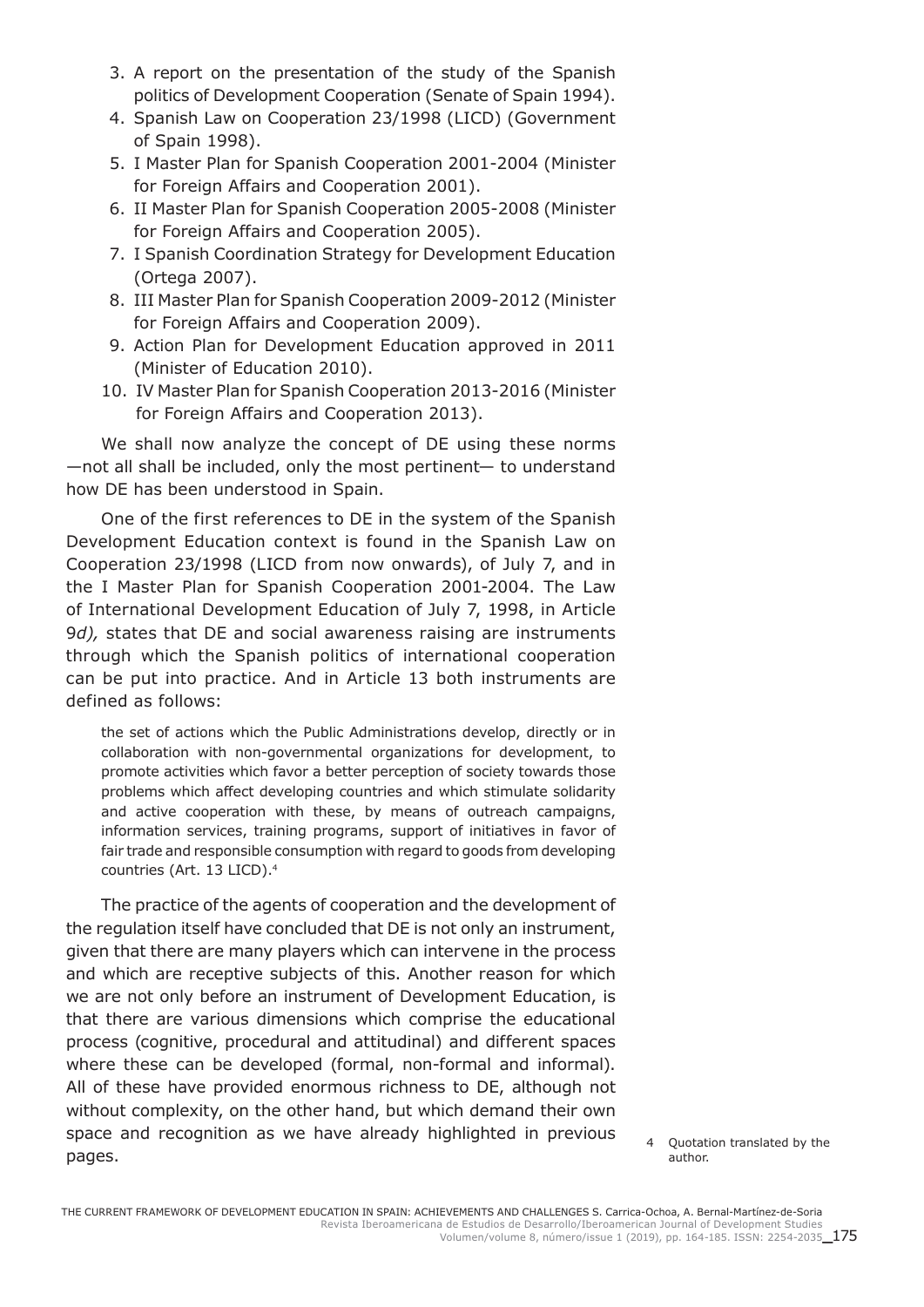With respect to the I Master Plan 2001-2004, this publication refers to the fact that DE, increase of awareness and research will have to be financed by means of the Spanish Agency of International Cooperation and decentralized cooperation. Furthermore, it specifies the players entrusted with working with DE, increase of awareness and research, quoting specifically the information media and centers of higher education and research; but no mention is made of NGDOs as the driving force of these processes (although it refers to these as receptors of the co-financing from the Public Administrations), or of the educational centers or other players of the educational system. They are only considered as recipients of the actions.

In the II Master Plan 2005-2008 DE is defined as a process, to which should be ascribed, as to other sectoral areas of Spanish cooperation, a strategic framework of intervention.

DE is an «on-going educational process favouring understanding of the economic, political, social and cultural interrelations between North and South, promoting values and attitudes related with solidarity and social justice, and seeking ways to act to attain human and sustainable development» (Minister for Foreign Affairs and Cooperation 2005, p. 101).

We can see therefore how there begins to be from a normative context a defense of the DE strategic framework of intervention, this being as necessary as in other areas of Spanish cooperation. Later, we can appreciate how DE is valued as something more than an instrument of cooperation, despite that it continues to be considered as to be something which is relevant only to it itself. We shall see how this vision has developed to the point where DE is regarded as a process, which obviously contributes to international cooperation, but which is included in educational management and which even has its own basis and entity.

It is in the II Master Plan 2005-2008 itself where it is possible to see this relationship of DE with the educational context if we note how the previous quote begins with «educational process», moreover, later considered as a «socio-political education, based on social justice, applied in formal and informal educational arenas, a process which has to be implemented medium-long-term, and where the cognitive dimension and that of attitudes and values cannot be separated» (Minister for Foreign Affairs and Cooperation 2005).

Therefore, Spanish Cooperation establishes by means of the II Master Plan 2005-2008 its commitment to DE as one of its criteria of intervention. The response to this commitment is made manifest in the Spanish Coordination Strategy for Development Education, drawn up in 2007. The III Master Plan 2009-2012 puts forward DE as a «strategic context of Spanish cooperation» (p. 78) —there are seven in total— and it commits to promoting this through actions in spaces which are formal, non-formal and informal. So, we find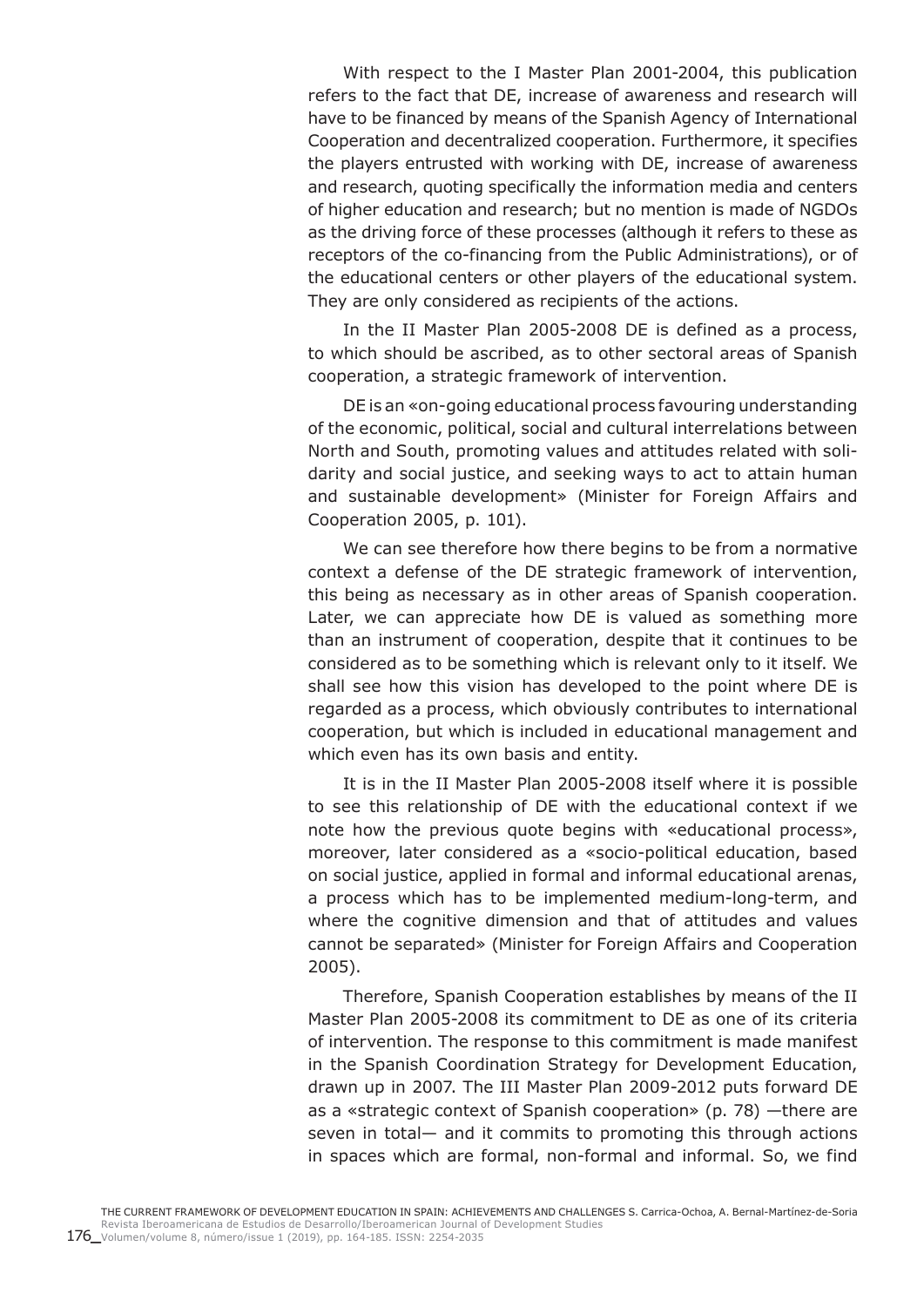notable progress with respect to the recognition of DE. In the II Master Plan, DE was found within the section «Main Instruments of Aid»; however, in the following Plan it is found in the section «Strategic Areas of the Politics of Development of Spanish Cooperation»: «DE is a strategic area of cooperation, because with this it contributes to the fact that the citizenry can respond to the challenges which the current process of globalization poses, and respond with coherent responses with the focus based on rights, the promotion of human capacities and inclusive help»<sup>5</sup> (III Master Plan 2009-2012, p. 78).

In this way, a change in the vision of the role of schools can be seen, from receivers to emitters or promoters of DE. It is supported the incorporation of DE in formal education. For this, the need to promote the participation, coordination and complementarity of different agents of society is highlighted: NGDOs, new social movements, companies and business organizations, media, platforms and international networks, networks of local authorities.

### **2.1.2. Latest legislation on cooperation and Development Education (2011-2016)**

The DE Action Plan approved in 2011 by the Cooperation Council explains that at the end of 2010, in the heart of the Cooperation Council, the Working Group for Development Education was set up. The objectives which were set out for this group were the coordination of the players, the drafting of reports or findings, and the guarantee of the coherence of the actions of the host of public administrations.

This group represents an attempt to make progress in the unification of DE practice in Spain. To work for that «coherence of actions» is one of the pillars which will help our country improve DE from the point of view of efficiency. Working for this «coherence in the actions» is one of the pillars that will help Spain to improve the efficacy of DE. Possessing a group that prepares reports, makes contributions and facilitates the priorities on which to work can suppose a saving of time and money to the agents that promote the DE.

Amongst the priorities which the Action Plan (2011) highlights can be found: «consolidation of the Program for Development Education in the formal context, for which an agreement will be signed with the Minister of Education» (p. 42). On the other hand, there are established mechanisms and measures which allow the gradual incorporation to this program in autonomous communities, local entities, universities, businesses and business organizations, contexts where DE is essential.

Finally, in the IV Master Plan for Spanish Cooperation 2013-2016 the DE is defined as a key process for Spanish cooperation, which has as its objective to achieve that the citizenry commits to and participates in efficient and quality development policies through

5 Quotation translated by the author.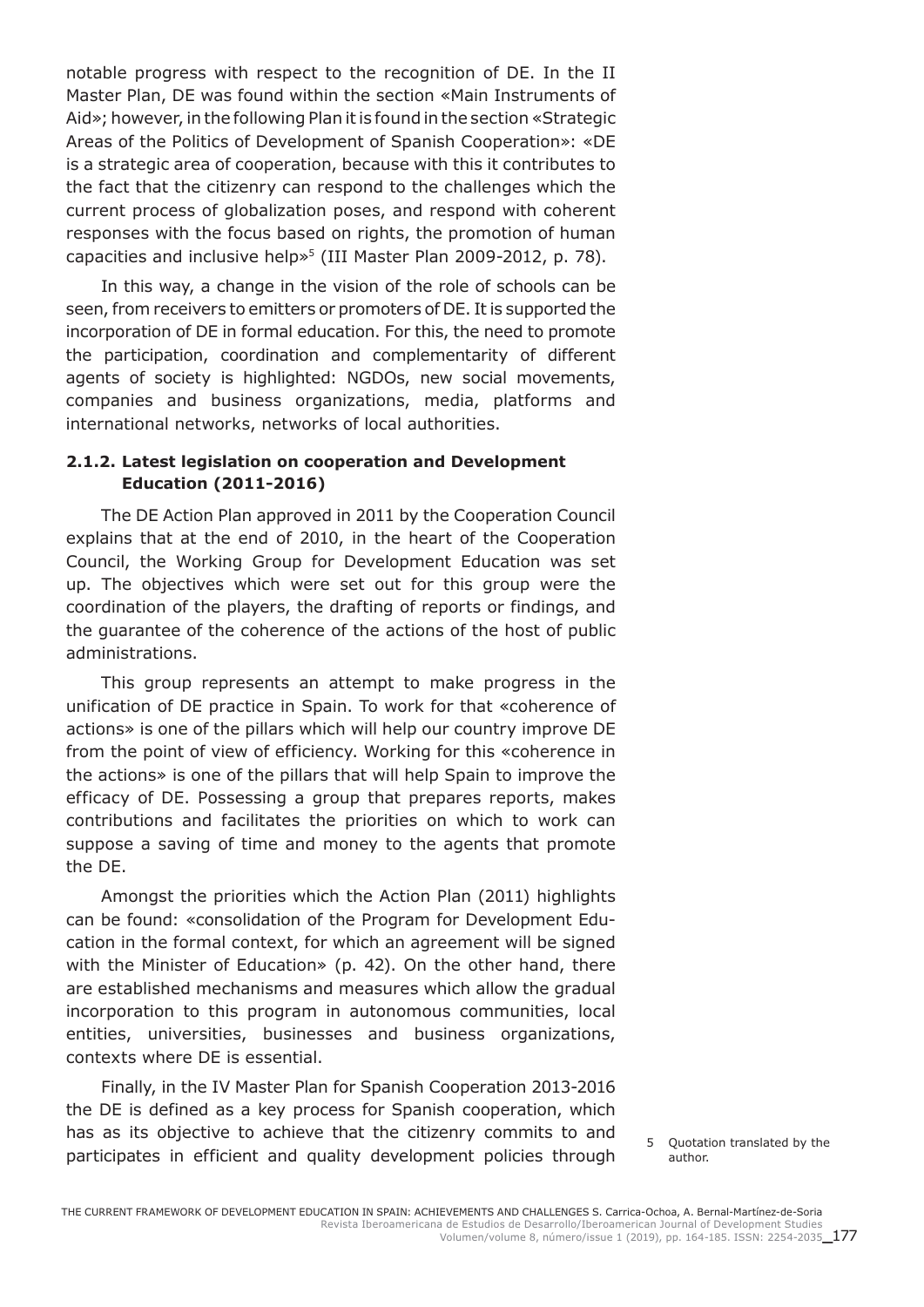the understanding and development of competences, values and attitudes related to solidarity, social justice and human rights (2013).

In this point of DE we can see how it is no longer considered an instrument of cooperation but as a process —educational— which seems to be independent of but which is related to cooperation, being even included as a key element, for this as the objective is «to build a dedicated citizenship that participates in the design and implementation of an effective and quality development policy based on knowledge, capacity-building, values and attitudes related to solidarity, social justice and human rights» (p. 55). It can be appreciated how the importance of DE is highlighted as a process which should precede the action which aspires to cooperation.

So great has been the shift in understanding of ED and of its own space, that the IV Master Plan points out that the promoters of cooperation should work from different approaches to promote and foster DE. The approaches are (IV Master Plan 2013-2016, pp. 32-33):

- To strengthen the DE processes integrating the dimensions of awareness raising, training and research for social development and mobilization.
- To keep and strengthen the joint and coordinated work spaces of the stakeholders of DE.
- To strengthen networking in addition to the coordination and complementarity between the promoters of the Spanish DE cooperation.
- To promote an evaluative culture of DE in the functions of improvement, creation of understanding of the practices and accountability.

From that vision which we have seen in the Law of International Development Education of 1998 when DE is established as an instrument of cooperation, to the present, as seen in this IV Master Plan of Spanish Co-operation 2013-2016, there has been an important evolution translated into positive advances for the «specific consolidation» of DE.

## **2.2. Spanish education legislation and Development Education**

#### **2.2.1. Legislation on formal education regarding to DE**

Turning once again to the list mentioned previously which brings together the most important milestones of DE in Spain, we can see that the number of references in the context of Development Education is greater than that which belongs to or comes from the educational context. Those in second place being as follows:6

1. First University Institute for Development Education: Institute for International Cooperation and Development Studies «Hegoa» from University of Basque Country, in 1987.

6 The names of the documents are a translation of the author.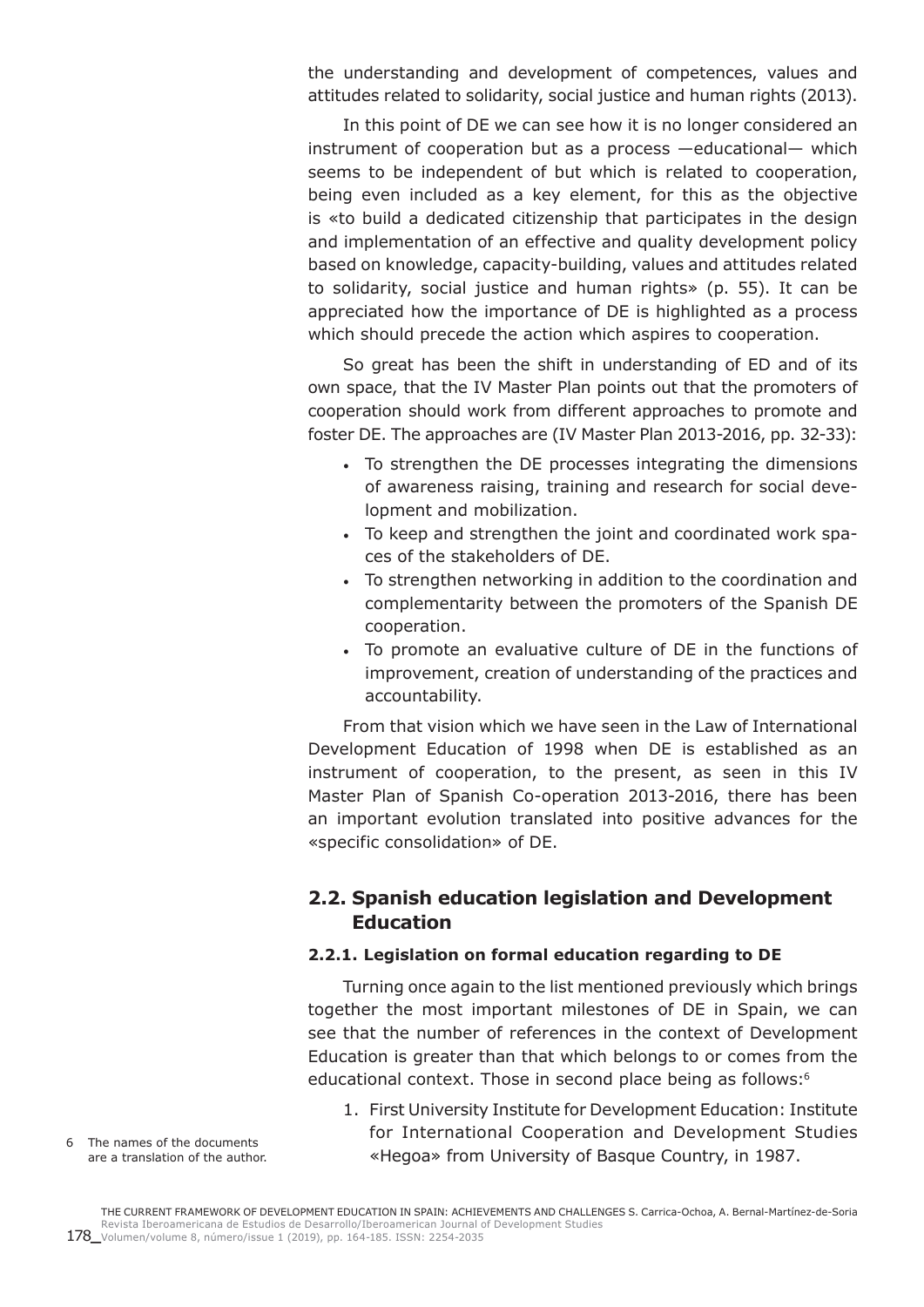- 2. Act on the Regulation of the Educational System «Logse» (Government of Spain 1990).
- 3. Organic Law 6/2001, December 21, of Universities «LOU» (Government of Spain 2001).
- 4. Act 27/2005 on the Advancement of Education and Culture of Peace.
- 5. Organic Law of Education 2/2006 «LOE» (Government of Spain 2006).
- 6. I Vicente Ferrer Prize for Development Education (Aecid 2009).

The scant list of references demonstrates how DE has been in great part a process belonging to the context of cooperation; it arose from this context and its development has always been parallel to this. However, little by little, DE has been configuring itself as an educational process and has been incorporated into the formal educational system. In such a way that the progress of DE has shown the need for legislative support which promotes, coordinates and manages DE in the formal context of education. The inclusion of DE in formal education is an issue which has been defended in the last few decades and with respect to which has increased the means and initiatives which facilitate and promote it.

However, of note is —within the educational system although not as a law— the creation of the non-profit association, Hegoa, in 1987, in Vitoria. The relevance that this has had on the Spanish panorama is explained because:

- It was created only one year after the date when DE appears as such in Spain.
- It arises as an initiative of a group of university educators of the University of the Basque Country, in such a way that their work is oriented toward the training, research and documentation of DE. Work is totally essential on the subject, both then and now.
- Its link with the University allowed it in 1999 to establish itself as an Institute ascribed to it. And recently, in 2011 it is ascribed as a Mixed Institute, today being a non-profit association and a University Institute.
- It shows with the organization of congresses (the first of DE in Spain, in 1990 and from then three more, the 2<sup>nd</sup> in 1996, the  $3<sup>rd</sup>$  in 2006 and the  $4<sup>th</sup>$  in 2014), courses, masters and doctoral programs, the promotion and consolidation of this educational field.

With regard to the legal framework, the most important milestone for DE in the formal educational context, was the approval of the Organic Law 1/1990, October 3, of the General Organization of the Educational System (Logse). This provision «created an opportunity to tackle the questions of development and North-South relations as a transversal axis of interdisciplinary character in the set of the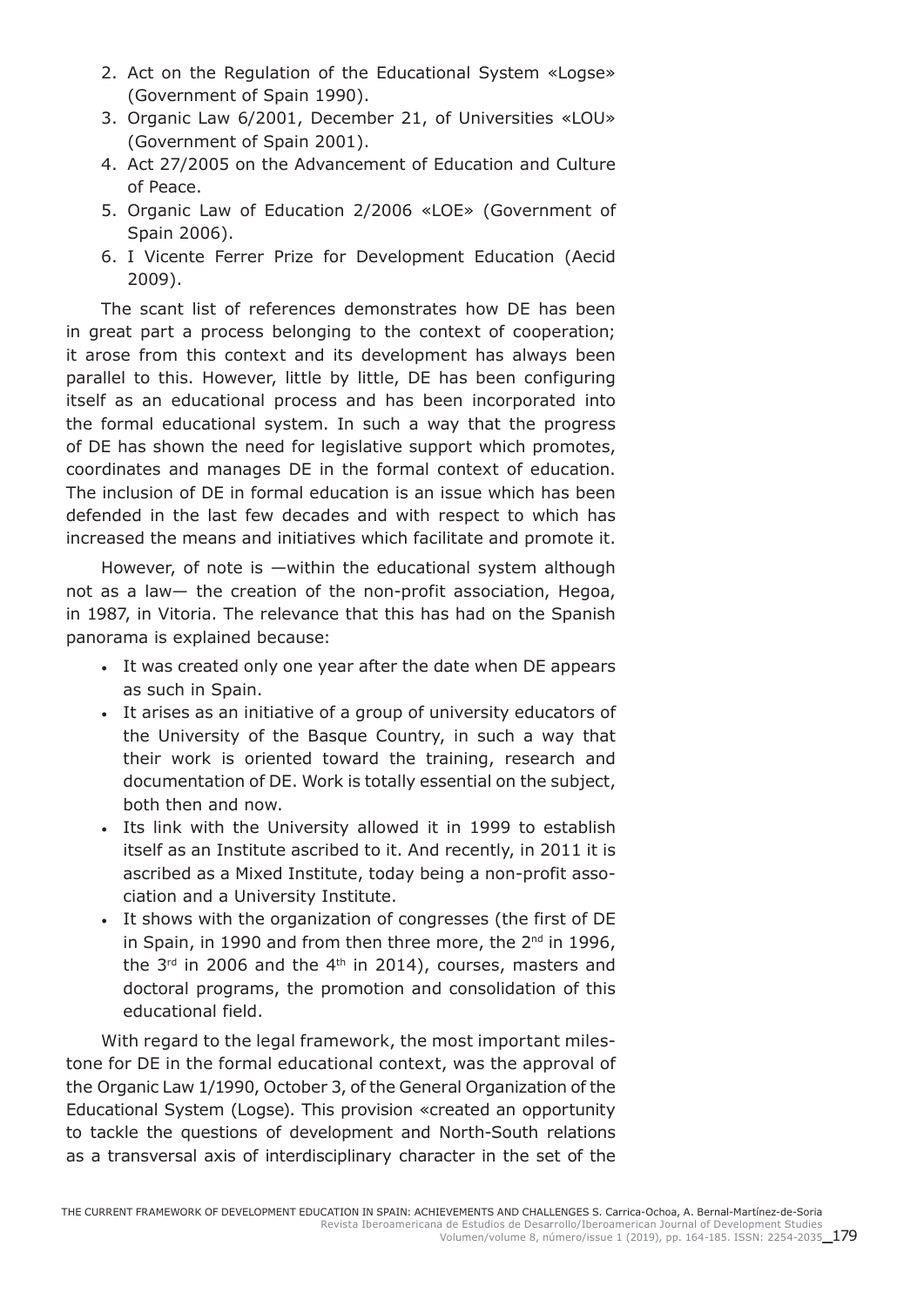curriculum of teachings in Primary and Secondary» (Baselga Ferrero & Boni 2004, p. 31). Although there are deep contradictions between the concepts of transversality, and its relation to the curriculum areas of knowledge (Salinas 2014), NGDOs played an important role in the support and counseling of educators through various training programs and the creation of materials and teaching proposals. This new Law created an important means of entry for education in values into the educational system. In its preamble, the central character of «ethical and moral consideration» is highlighted in the educational action whose «primary and fundamental objective» is oriented towards a «rounded education aimed towards the development of the capacity to act critically and in a society, which is axiologically plural, with liberty, tolerance and solidarity». It is recognized, furthermore, that the educational systems really educate in values through practice in a social climate in accordance with those values.

Similarly, in the first article, establishing the «principles and values of the Constitution» as inspiration for the Law, the aims of the educational system are clarified. And here, together with other references to «respect of rights and liberties», «tolerance», «liberty», «democratic principles», «respect for linguistic and cultural plurality», appeared in point *f)* and *g)* aims of education which could well have been definitions of DE in another document: Article 1.*f),* «the preparation to actively participate in social and cultural life» and *g),* «training for peace, co-operation and solidarity with people».

Within the section of educational principles, in Article 2, one can find other references which are equally relevant because of the mentions to the need to educate in values in a transversal way, formulating these criteria as a principle of educational activity: Article 2, 3*a),* «comprehensive education in knowledge, skills and moral values». Clearly, for formal education, not only is it considered to be education in knowledge, but also in skills and values. Other important points which are related to DE are articles 2.3*c),* 2.3*d),* 2.3*e),* and 2.3*k): c)* «effective equality between the sexes, and the rejection of all types of discrimination, and the respect towards all other cultures»; 2.3.*d),* «the development of creative skills of critical spirit»; 2.3.*e),* «the development of the habits of democratic behavior», and 2.3.*k),* «education in the respect for and defense of the environment».

With respect to the provisions of the Logse, the Autonomous Communities also passed legislation to include education in values in the different educational cycles of teaching in nursery, primary, secondary and high school. When the Organic Law 10/2002, December 23, of Educational Quality (LOCE) came into effect, and which amended the Logse, the panorama changed with respect to the promotion of DE in formal education. According to the Quality Law, the values which the educational system should most include were those which configure the «culture of effort and personal standards»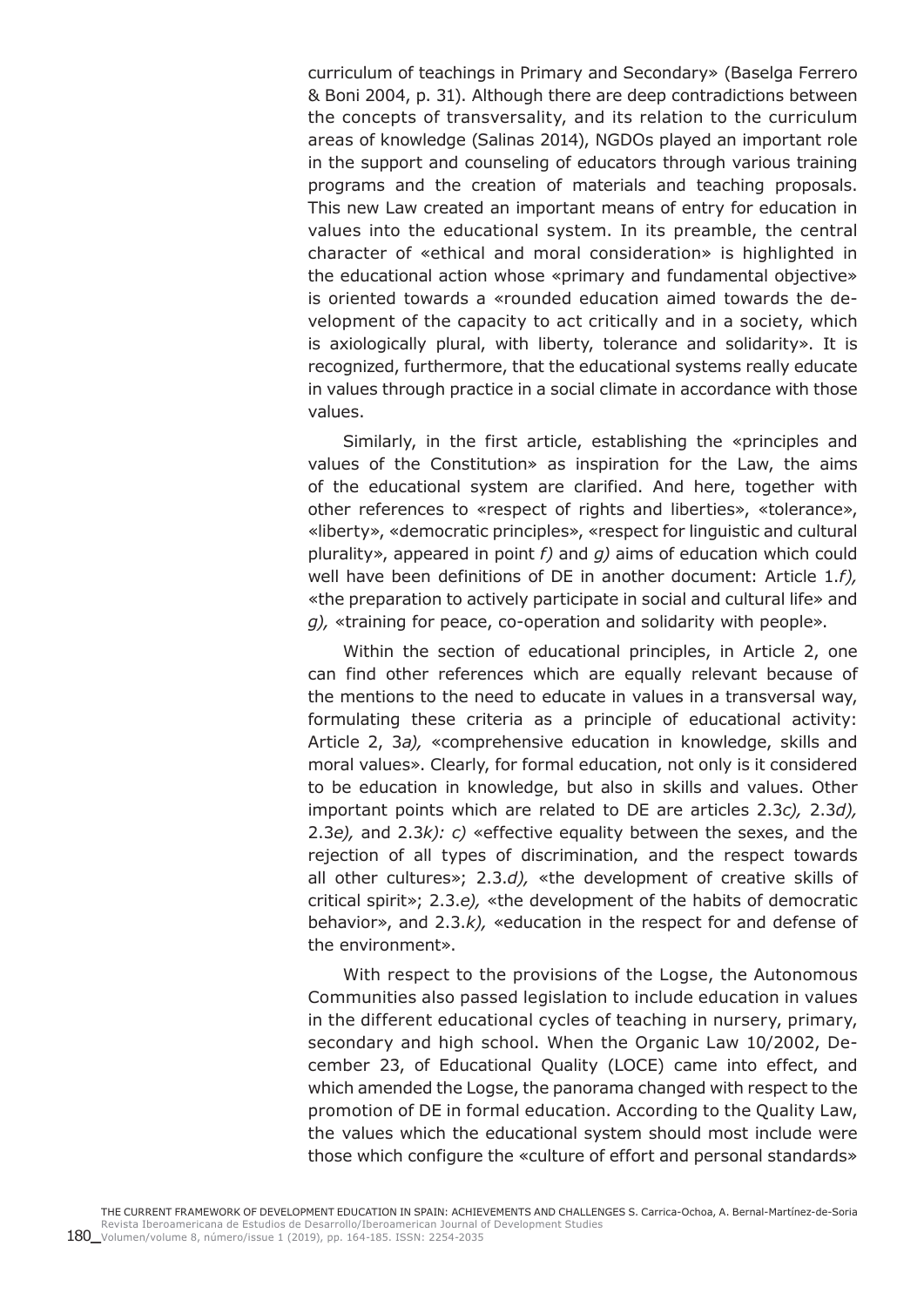(as appears in the Preliminary Title): «The values of effort and personal standards constitute basic conditions for the improvement of the quality of the educational system, values whose profiles have been eroded at the same time as weakening the concepts of obligation, discipline and respect towards the teacher». In contrast to the Logse, there are no explicit references to the cooperation between peoples, but this is included in Article 1, which states:

*b)* The capacity to transmit values which favor personal liberty, social responsibility, the cohesion and improvement of societies, and the equality of rights between sexes, which help to overcome any type of discrimination, in addition to the practice of solidarity, by means of the encouragement of civic participation by students in volunteering activities (*BOE*7 307 2003, p. 45192).<sup>8</sup>

#### **2.2.2. The most recent laws on formal education regarding to DE**

The Organic Law 2/2006, May 3, of Education returns to state explicitly on the education of values. These can be considered in two of the principles mentioned. The third principle —an extension of the previous in the LOCE—, «c», asserts: «The transmission and implementation of values which favor personal liberty, responsibility, democratic citizenship, solidarity, tolerance, equality, respect and justice, in addition to help overcome any type of discrimination» (*BOE* 106 2006, p. 17164). Principle «1» on its part mentions: «the development of equality of rights and opportunities and the promotion of effective equality between men and women» (*BOE* 106 2006, p. 17165). With respect to the educational aims which this law states and promotes and which is related to DE are, literally extracted from the Law, the principles «c», «e», «g» and «k» (*BOE* 106 2006, p. 17165):

*c)* Education in the practice of tolerance and liberty within the democratic principles of coexistence, in addition to the prevention of conflicts and the peaceful resolution of these.

*e)* Training in peace, respect for human rights, public life, social cohesion, cooperation and solidarity between peoples in addition to the acquisition of values which promote respect towards living beings and the environment, particularly the value of forested spaces and sustainable development.

*g)* Training in respect and recognition of the cultural and linguistic plurality of Spain and of interculturality as an enriching element of society.

*k)* Preparation to fulfill the role of citizen and the active participation in cultural, social and economic life, with a critical and constructive attitude and with the ability to adapt to the changing situations in a knowledge society.

Therefore, we can see in the law, explicit themes, objectives and contents which are specific to DE although it is not mentioned as such. DE has adopted as its own education in values or has made its own to educate in certain values, «the typical ones» propounded in democratic societies as manifest in the Logse; and so, it is logical that some of these values appear —which DE claims as its own— in other

- 7 *BOE* is the Official State Gazette.
- 8 All quotations of these laws are translated by the author.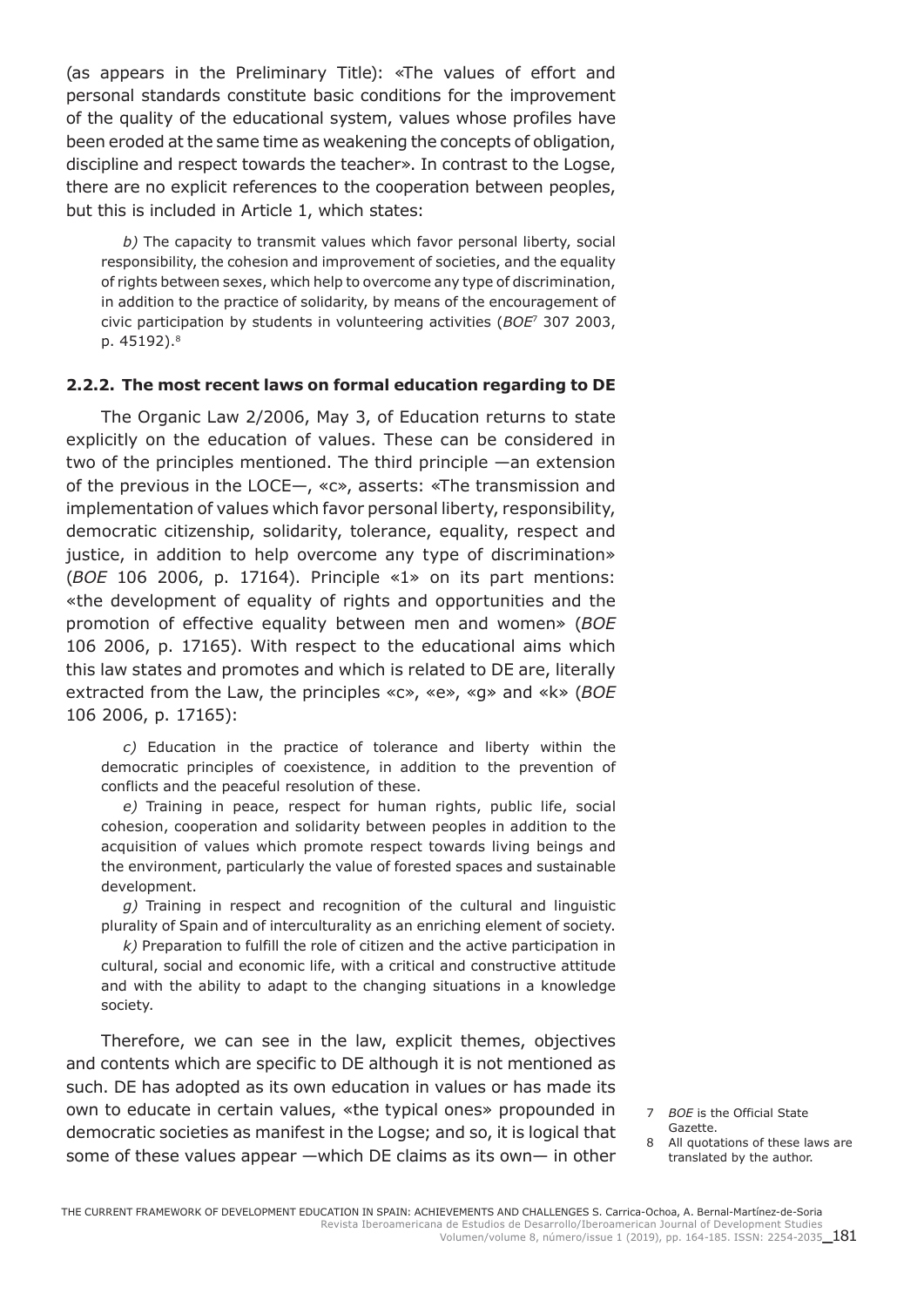areas such as that of citizenship. Perhaps a rapprochement towards DE would be the inclusion of educational material for Citizenship and Human Rights within the curriculum for Primary and Secondary Education programs, in response to the recommendations of the Council of Europe, which recommended that all the member states make education for democratic citizenship a primary objective of their educational policy. In Spain this has been an obligatory assessed subject in basic education and Baccalaureate programs.

The modifications of the LOE with the *Organic Law 8/2013, December 9, for the improvement of the educational quality* (Lomce 2013), which refers to topics which touch on ED are:

- 1. The modification of principle 1) which is finalized as «the development of the equality of rights and opportunities and the promotion of effective equality between men and women, as well as the prevention of domestic violence».
- 2. Principles *b)* and *k)* are also modified and become: «*b)* Equality, which guarantees equal opportunities, educational inclusion, non-discrimination and universal access, and acts as a compensatory element of personal, cultural, economic and social inequalities, with special attention to those who stem from disability». «*k)* Education for the prevention of conflicts and for the peaceful resolution of these, in addition to nonviolence in all aspects of personal, family and social life, and particularly school bullying».

After much debate on the subject proposed by the LOE, Citizenship and Human Rights, it seems that this disappears completely with the new educational Law Lomce. This latter law indicates —in Article 18, Point 3, in which are listed the specific subjects which the students should study in each different year— the subject which will occupy the place of this topic and which is offered as an option to religion, which is called «Cultural and Social Values» in Primary and «Ethical Values» in Secondary, as stated in Article 23 Point 3 after the reform. In the preamble we also find a series of affirmations which could well be related to DE. Education is defined as a process which has as its objective that of «facilitating personal development and social integration». The application of such an objective implies that the «learning in school should be aimed at forming persons who are autonomous, capable of critical thought and independent thinkers». Given that we live in a «more open, global and participative society which demands new profiles of citizens and workers». And «the success of the social transformation in which we are immersed depends on education. That said, without the implication of civil society, there would be no educational transformation».

In short, no educational law explicitly mentions, as such, DE. But some do point to objectives, principles or subjects which have a place for DE given that they deal with the topic of educate a democratic citizenry, with citizens who are critical thinkers, participatory, and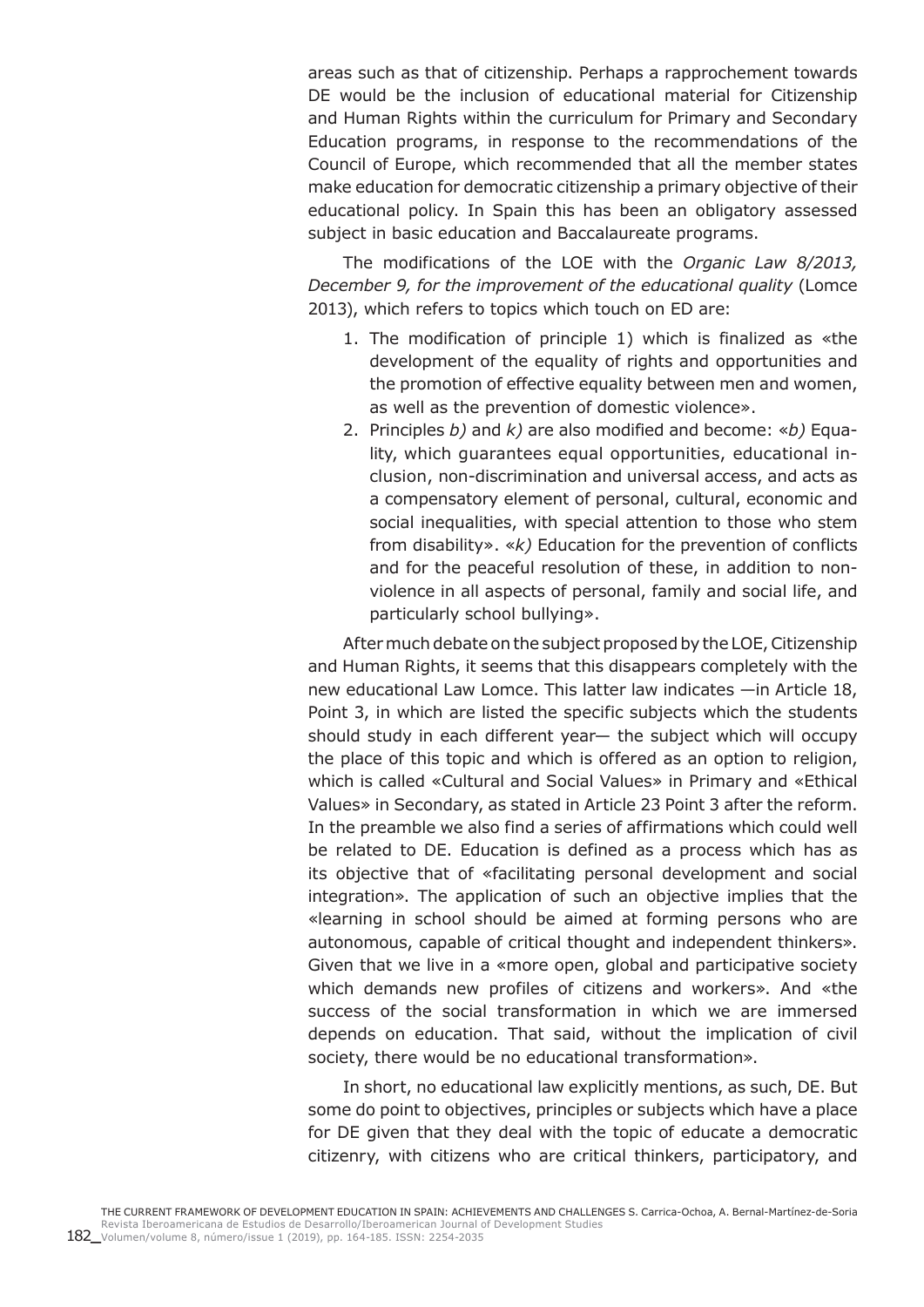show solidarity, etc., objectives which are consistent with DE. This allows us to conclude that DE can be an option with which these aims can be achieved. Ultimately, although DE is not explicitly referenced, the need to work on a series of values and contents which justify working with DE in the formal educational system is indeed expressed.

Outside the legislative context, another important consideration in our country for DE are the Vicente Ferrer prizes. With the aim of stimulating the implementation of DE in the educational system, the Minister of Education and the Spanish Agency for International Development Cooperation (Aecid), created in 2009 the Vicente Ferrer Prize for Development Education. With this competition, the aim is to award teaching practices and share experiences related to DE. The prize is awarded annually to 15 educational centers and is a response to the common interest on the part of the education and cooperation administrations to adopt efficient measures to develop DE in formal education.

# **3 Conclusion**

The legislative regulation of Development Education serves as a reference point to understand how the actions of cooperation and DE in countries and in NGDOs are, on the one hand, similar and, on the other hand, different. In Spain the process looks like that of other nations although there was a delayed start at the beginning with respect to the political configuration, and logically there then followed progress in parallel with what was happening in Europe. In the latest Master Plan of Spanish Cooperation (2013-2016), DE is defined as an educational process which, although facilitates cooperation of development, it differentiates itself from this. In the current educational legislation, DE does not appear as such, as is the wish of the main players of the Development Education.

And so, the concept of DE is configured at the same time as actions are carried out for Development Education. Therefore, in the field of DE practice, this implies the participation of many players: on the one hand, are all those who intervene from and in the educational field and in research, in both public and private institutions, such as educators, students and parent associations; on the other hand, those who from the field of cooperation wish to promote the proposals of DE, from awareness-raising and training in the areas of global human development in the educational sector.

The analysis of the process followed by development cooperation and the DE shows the need of the participation of civil society, of citizens, for active cooperation in the growth of society, coordinating actions inside and outside the country. The «South» can occur in the countries of the «North». In the countries of the «South» there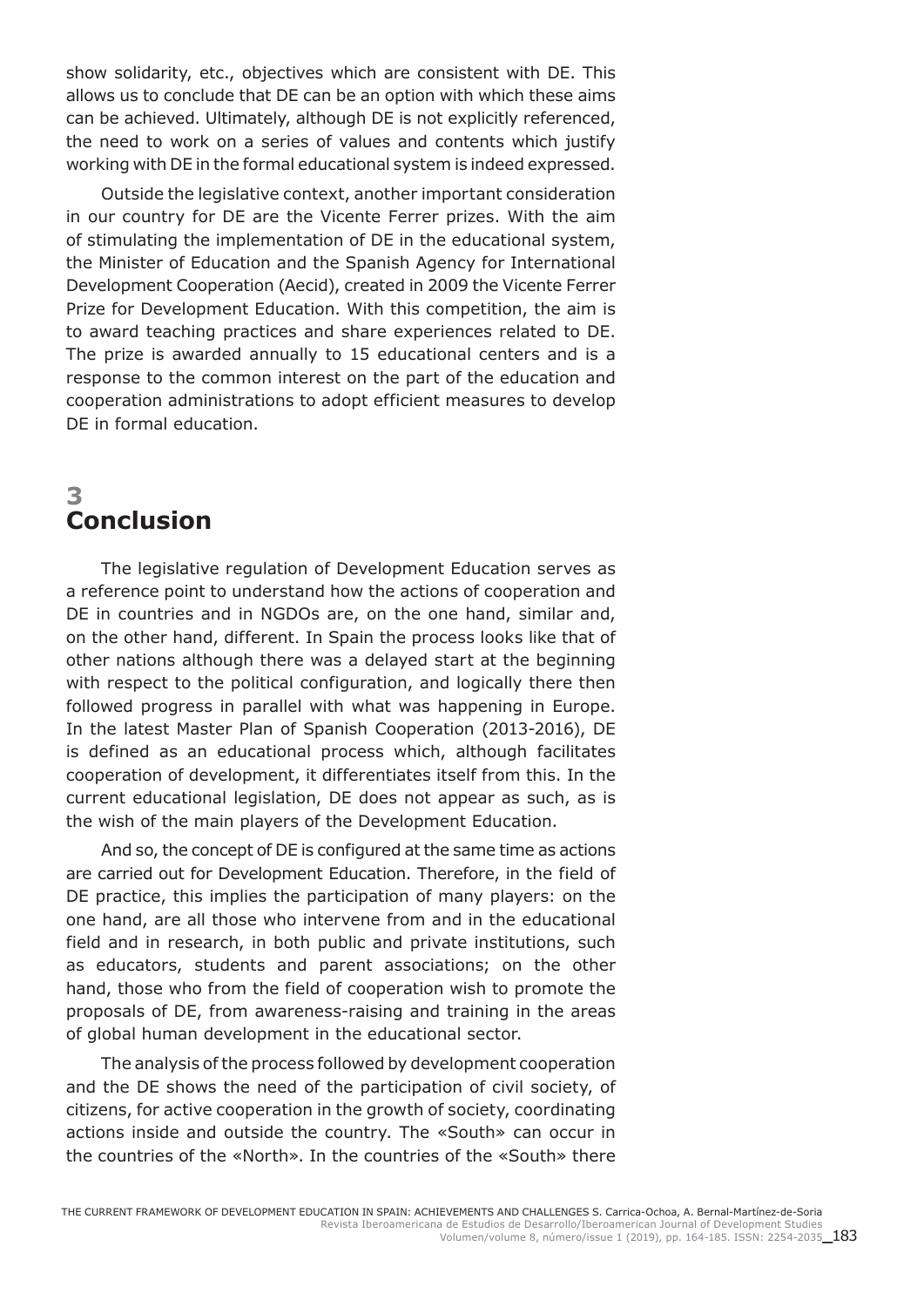may be «North». In the last proposal (Fifth Generation) of DE by the NGDO sector, the concept is replaced by Global Citizenship Education. This change makes it possible for DE to be considered as an important content in Education for Citizenship, and therefore DE can be better integrated into formal education curricula. This would solve the problem that is found in this study: collaboration between education and cooperation sectors.

This two-pronged approach confers on DE a complexity of planning and action which, to avoid overlapping competencies of possible contradictory measures requires the delineation of a common framework and basic coordination in both sectors. Without doubt, this line of cooperation between institutions and the set of promoters is an arduous process of structuring between the two sectors. This process should be planned and agreed on between the parties to overcome problems, be they organizational or sector based on priority setting of agendas and calendars, as much as of the present educational system as that of international cooperation.

A future research direction is the study of DE in Ibero-America. The study of DE concept and its relationship with the practice of education for citizenship —by education and cooperation contexts is a challenge for research on development in Ibero-America.

# **4 References**

- ARGIBAY M, CELORIO G (2005). La educación para el desarrollo. Servicio Central de Publicaciones del Gobierno Vasco, Vitoria.
- BASELGA P, FERRERO G, BONI A (2004). La Educación para el desarrollo en el ámbito formal. Espacio común de la Cooperación y la Educación. Propuestas para una Estrategia de Acción Integrada. Universidad Politécnica de Valencia, Valencia.
- BECK U (1999). What is Globalization? Blackwell, London.
- BONI A, PÉREZ-FOGUET A (coords.) (2007). Construir la ciudadanía global desde la Universidad. Propuestas Pedagógicas para la introducción de la Educación para el Desarrollo en las enseñanzas científico-técnicas. Fundación Intermón Oxfam, Madrid.
- BROWN EJ (2013). Transformative Learning through Developmenr Education NGOs: A Comparative Study of Britian and Spain. University of Nottingham, Unpubished PhD Thesis.
- CELORIO G, LÓPEZ DE MUNAIN A (coords.) (2007). Diccionario de Educación para el Desarrollo. Hegoa, Bilbao.
- CONGDE (Coordinadora de ONGD España) (2004). Educación para el Desarrollo: estrategia imprescindible para el desarrollo. Propuestas para el Plan Director 2005-2008. Congde, Madrid.
- CONGDE (Coordinadora de ONGD España) (2014). Posicionamiento sobre la importancia de la Educación para el Desarrollo y el rol de las ONGD en la construcción de la Ciudadanía Global. https://coordinadoraongd.org/old/000/001/230/original/ EpD\_Posicionamiento\_Ciudadan%C3%ADa\_Global\_aprobado\_20140207.pdf, acceso 31 de octubre de 2014.
- FREIRE P (1970). Pedagogía del oprimido. Siglo Veintiuno Editores, Buenos Aires. HUCKLE I (2012). Sustainable Development. In: Arthur J, Peterson A (eds.). The Routledge Companion to Education. Routledge, New York, pp. 362-371.